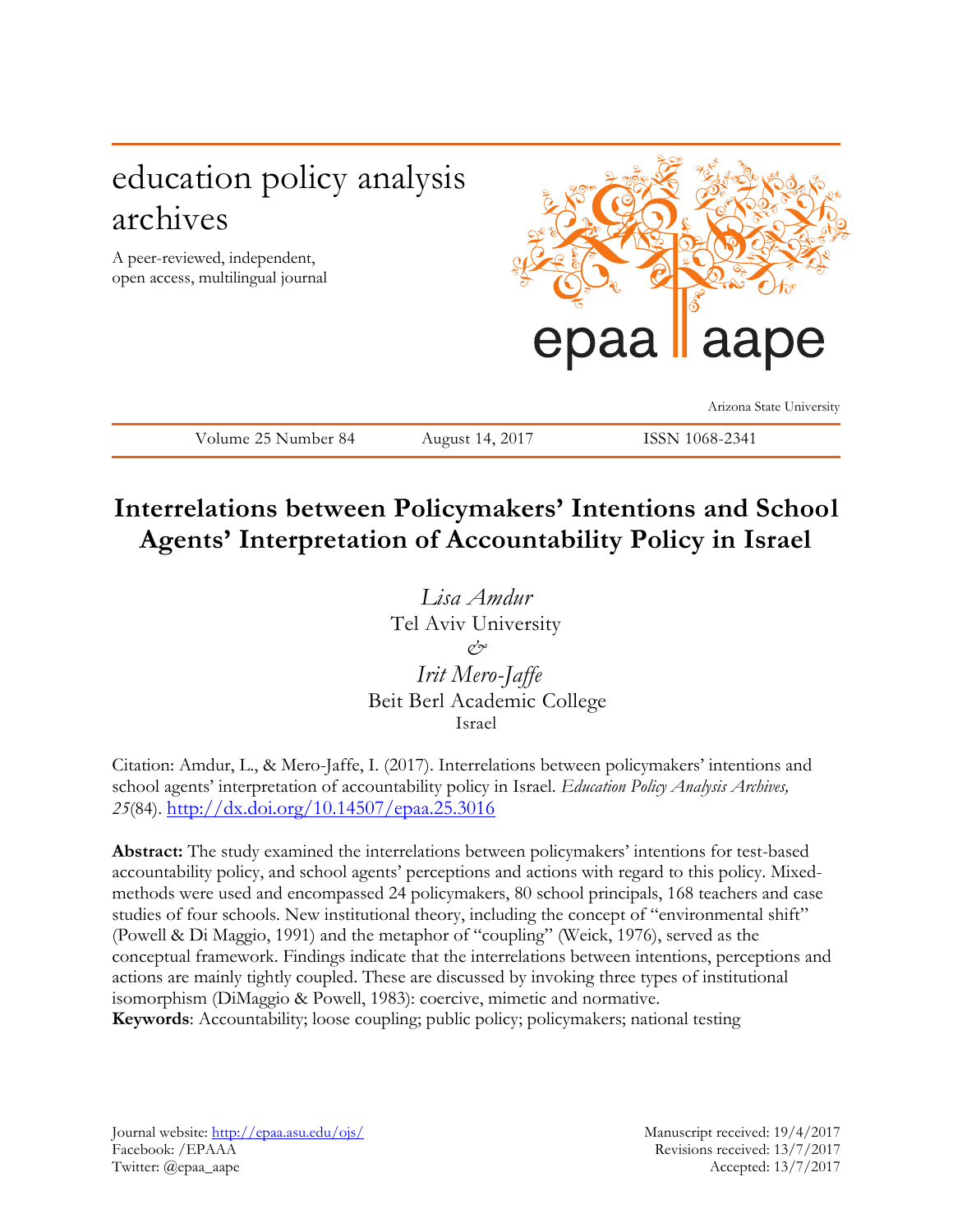**Interrelaciones entre las intenciones de los responsables políticos y las** 

**interpretaciones de la política de rendición de cuentas por agentes escolares en Israel Resumen:** El estudio examinó las interrelaciones entre las intenciones de las autoridades para la política de rendición de cuentas basada en pruebas y las percepciones y acciones de los agentes escolares con respecto a esta política. Métodos mixtos se utilizaron y abarcó a 24 políticos, 80 directores de escuela, 168 profesores y estudios de caso de cuatro escuelas. La nueva teoría institucional, incluyendo el concepto de "cambio ambiental" (Powell & Di Maggio, 1991) y la metáfora del "acoplamiento" (Weick, 1976) sirvieron de marco conceptual. Los hallazgos indican que las interrelaciones entre las intenciones, las percepciones y las acciones están estrechamente "acopladas". Éstos se discuten invocando tres tipos de isomorfismo institucional (DiMaggio & Powell, 1983): coercitivo, mimético y normativo.

Palabras clave: Rendición de cuentas; bajo acoplamiento; política pública; Políticos; Pruebas nacionales

## **Inter-relações entre as intenções dos decisores políticos e as interpretações da política de responsabilização dos agentes escolares em Israel**

**Resumo:** O estudo examinou as inter-relações entre as intenções dos formuladores de políticas para a política de responsabilidade baseada em testes e as percepções e ações dos agentes escolares em relação a essa política. Métodos mistos foram utilizados e englobavam 24 formuladores de políticas, 80 diretores de escolas, 168 professores e estudos de caso de quatro escolas. A nova teoria institucional, incluindo o conceito de "mudança ambiental" (Powell & Di Maggio, 1991) e a metáfora do "acoplamento" (Weick, 1976), serviu de quadro conceitual. Os achados indicam que as inter-relações entre intenções, percepções e ações estão bem "acopladas". Estes são discutidos invocando três tipos de isomorfismo institucional (DiMaggio & Powell, 1983): coercivo, mimético e normativo.

**Palavras-chave:** Responsabilidade; acoplamento solto; políticas públicas; Formuladores de políticas; Teste nacional

## **Introduction**

Within the literature on public policy, there is extensive research on both policy determination and policy implementation; however, there is less research with regard to the translation of policy from intention to practice. Within the field of educational policy, accountability, the process of evaluating schools based on student performance (Figlio & Loeb, 2011), is prominent in education systems across the world. Indeed, it is believe that accountability extends down into the system and increases the influence of political authorities in shaping classroom behavior (McDonnell, 2013). Thus, the purpose of the current study is to examine the relationship between the policy intentions of policymakers for accountability, and the interpretation of that policy by school agents. An understanding of this relationship may shed light on the extent to which policy implementation is consistent (or inconsistent) with policy aims (Spillane, Gomez & Mesler, 2009) with the primary focus being on the intentions of policymakers vis-à-vis the perceptions, interpretations and actions of school principals and teachers.

This study situates test-based accountability at the intersection between policy studies and institutional theory. The former views the determination and implementation of test-based accountability as a contextualized process involving two main agents: policymakers, who determine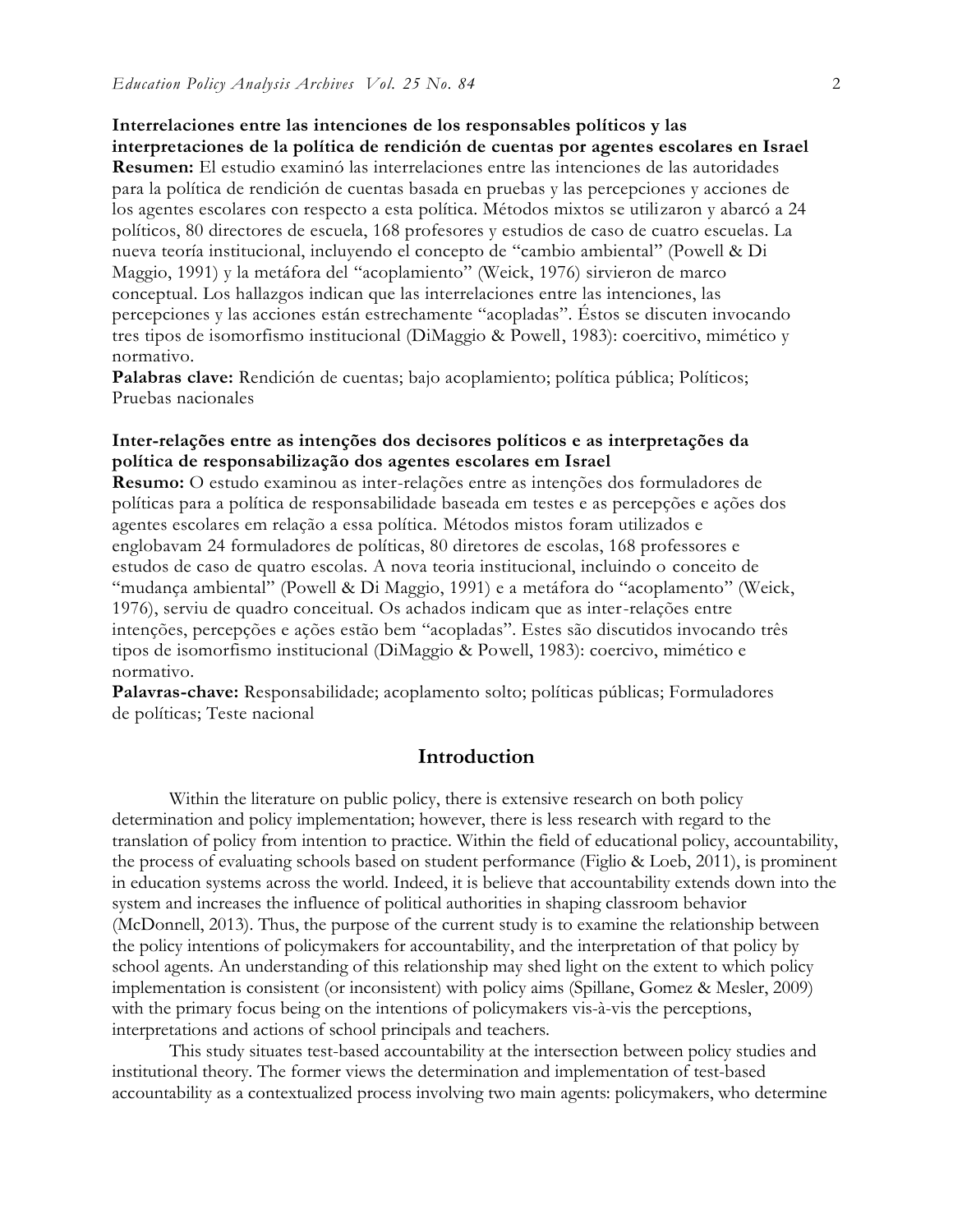policy, and school agents (principals and teachers) who implement it. The latter positions policy implementation within the broader context of complex organizational settings and relates to how implementers perceive and interpret policy, as well as what actions they take to address it (McDonnell, 1994a, 1994b). The theoretical framework utilized for an analysis of this relationship is new institutional theory (DiMaggio & Powell, 1983; Powell & DiMaggio, 2012).

## **Test-based Accountability**

Accountability systems involve the collection of information regarding student performance, which is usually carried out through state-mandated tests, considered by some to be the "centerpiece" of accountability systems (Hanushek & Raymond, 2002; Hanushek & Woessmann, 2014). Policymakers, perceiving tests as being an effective policy instrument to influence education (McDonnell, 1994b), are attracted to them for a number of reasons. They perceive tests as being authoritative, objective, and fair (Shohamy, 2001; Shohamy, 2017). The visibility of tests provides an obvious indication of action (Linn, 2000) and thus policymakers are perceived to be promoting a sound educational agenda. Furthermore, tests are not only visible to the public, but the public also believes in tests.

Due to the relatively low cost, at least in comparison to other means of reform, testing is best suited to the constraints of government budget. Finally, tests can be implemented quickly which may be most significant to policymakers, considering their often short terms of office.

### **Intentions of Policymakers for Test-based Accountability**

Policy intentions relate to the purpose and expectation of a policy (Shohamy, 2001). Intentions not only determine actual policy but may also shape policy adoption and implementation (Dunn, Jaafar, Earl, & Katz, 2013; May, 2012; Unger, 2008). Policy has even been considered as a "transformation of intentions" (Placier, Hager & Hull, 2005, p. 96). More often than not, a range of intentions drives a given policy and this appears to be the case for test-based accountability, for which policymakers have multiple intentions.

One of the most prominent intentions for test-based accountability is school improvement and the enhancement of school performance (Cohen, Moffitt, & Goldin, 2007; Malen & Rice, 2008). Another intention is to raise student achievement (Hamilton, Stecher, & Klein, 2002). When studying policy intentions through interviews with policymakers McDonnell (1994a), a leading scholar in the field of public policy, detected an additional intention for test-based accountability whereby policymakers use tests with the intent to heighten the awareness of teachers and administrators regarding instructional goals and expectations. Another intention has been found to be motivating teachers to work harder and make more effort (Firestone, 2014; Linn, 2004). Some scholars have argued that it is a means for top-down command and for wielding control (Brindley, 2008; Moe, 2003).

## **Policy Presentation**

Policymakers are aware of the importance of gaining the attention of the implementing agents (Spillane, 2002). This is accomplished in many ways, primarily through laws, directives and regulations. However, the policy message may also be transmitted through other channels, for example through the provision of inducements (Bardach, 1977). Apart from gaining the attention of future implementers, policy presentation is designed to encourage implementing agents to think differently about their behavior in order for policies to work as levers for change and reform (Weiss, 1990). Thus the present study focuses not only on intentions but also on ways through which policymakers have presented their test-based accountability policy to school agents.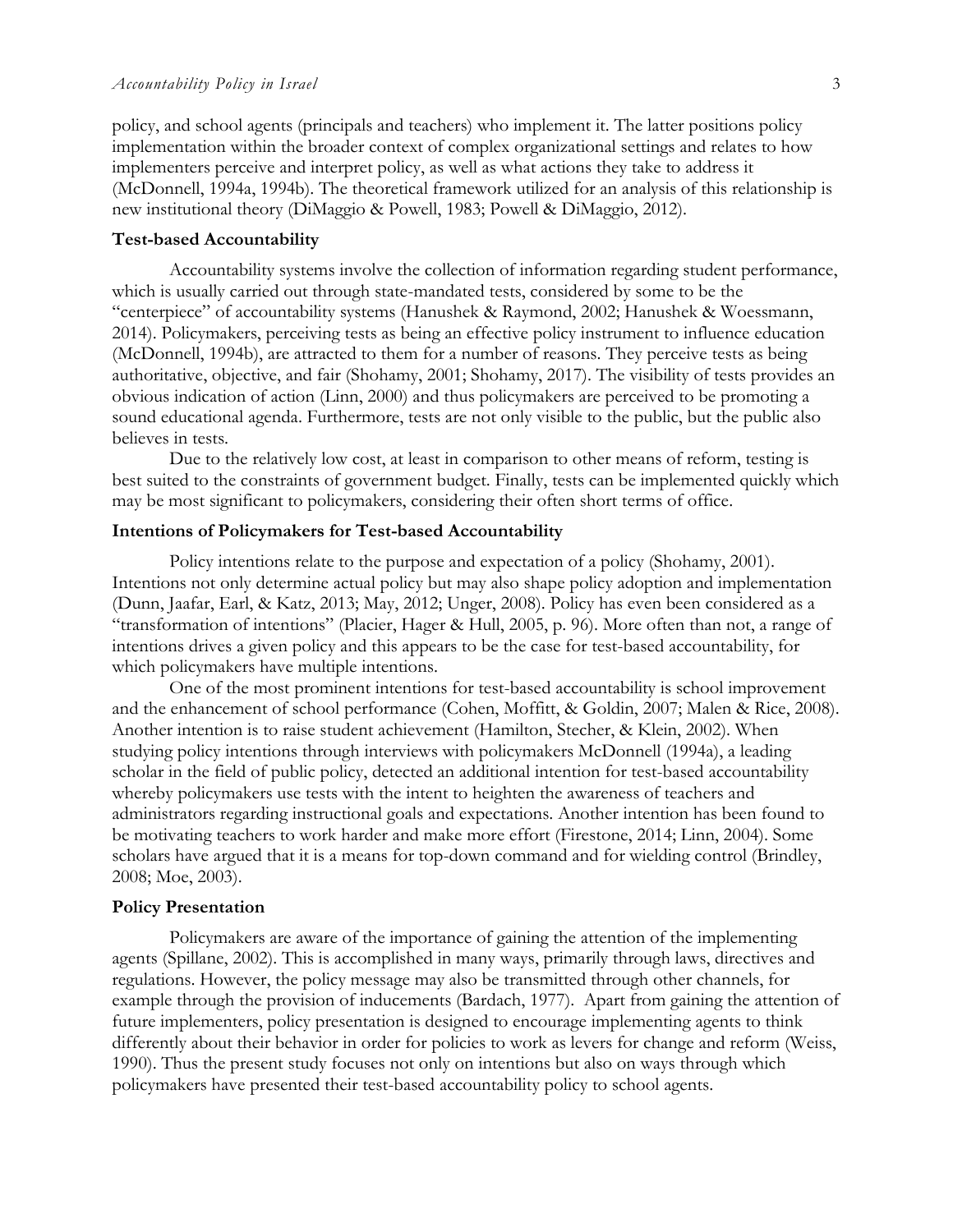#### **Policy Implementation**

Policy implementation can be perceived as "the connection between the expression of governmental intention and actual results" (O'Toole, 1995, p. 43). Thus, implementation should correspond to intent and those who implement policy are required to interpret and understand policy and take action accordingly. However, implementation does not always play out according to the original blueprint set out by policymakers and there may be what Marshall (1998) has coined a "slippage between policy intent and outcomes" (p. 103).

Furthermore, policy implementation is a contextualized process, typically occurring in complex organizational settings wherein implementers occupy different levels of hierarchy (O'Toole, 2000). In the case of educational policy, its implementation depends specifically on principals and teachers (McLaughlin, 1991; Russell & Bray, 2013) who are working within the complexity of a school organization and who are expected to have the required capabilities (Cohen, Moffitt, & Goldin, 2007). It is often adapted to the school and classroom contexts in different ways than may have been intended (Hill, 2001).

Even though the responsibilities and professional demands of principals and teachers differ, both groups face the same policy expectations; both must interpret policy intentions and expectations (Heineke, Ryan & Tocci, 2015; Singh-Pillay & Alant, 2015) and must respond by setting a course of action. Thus, in understanding the implementation of test-based accountability it is necessary to focus on these individuals, specifically paying attention to their perceptions of policy and resultant actions as well as their educational context.

### **School Principals and Test-based Accountability**

Studies have shown that school principals pay attention to state policy signals in general and focus on accountability policies in particular (Herman, 2007). When principals are confronted with the demands of test-based accountability, they make their own interpretations regarding the implications for them and their schools (Louis, Leithwood, Wahlstrom, & Anderson, 2010; Seashore & Robinson, 2012). In general, principals who perceive testing policy to be supportive of their work and valuable to the school are more inclined to support and implement it (Lyons & Algozzine, 2006).

The actions of principals may be divided into those on the level of the school and those on the level of the classroom. Actions on the level of the school include: planning resource allocation according to state testing demands (Dorn, 2007; Jones & Egley, 2004; Nichols & Berliner, 2007; Smith, Edelsky, Draper, Rottenberg, & Cherland, 1989), increasing oversight of teachers' work (Anagnostopoulos & Rutledge, 2007; Spillane, 2013), changing student classifications so as not to include them in the statistics (Figlio & Getzler, 2002; Glass 1990; McGill-Franzen & Allington 1993; Smith 1991), and analyzing test results and developing appropriate school plans (Herman, 2007).

Actions on the level of the classroom include supporting test preparation activities (Hamilton et al., 2007; Herman, 2007; Koretz, McCaffrey & Hamilton, 2001), helping teachers identify tested content, re-assigning teachers between tested and untested grades, presenting test results to teachers, providing support for curricular planning (Hamilton, 2003; Stecher & Chun, 2001), and providing professional development (Dorn, 2007). There are indications that principals tend to work harder in order to implement state policies (Firestone, Fitz & Broadfoot, 1999; Hill, 2001; Kelly, Odden, Milanowski, Heneman, 2000; Pedulla et al., 2003; Spillane, 2004).

#### **Teachers and Test-based Accountability**

Teachers perceive both the positive and negative aspects of test-based accountability (Louis, Febey, & Schroeder, 2005). Those who perceive the positive aspects of test-based accountability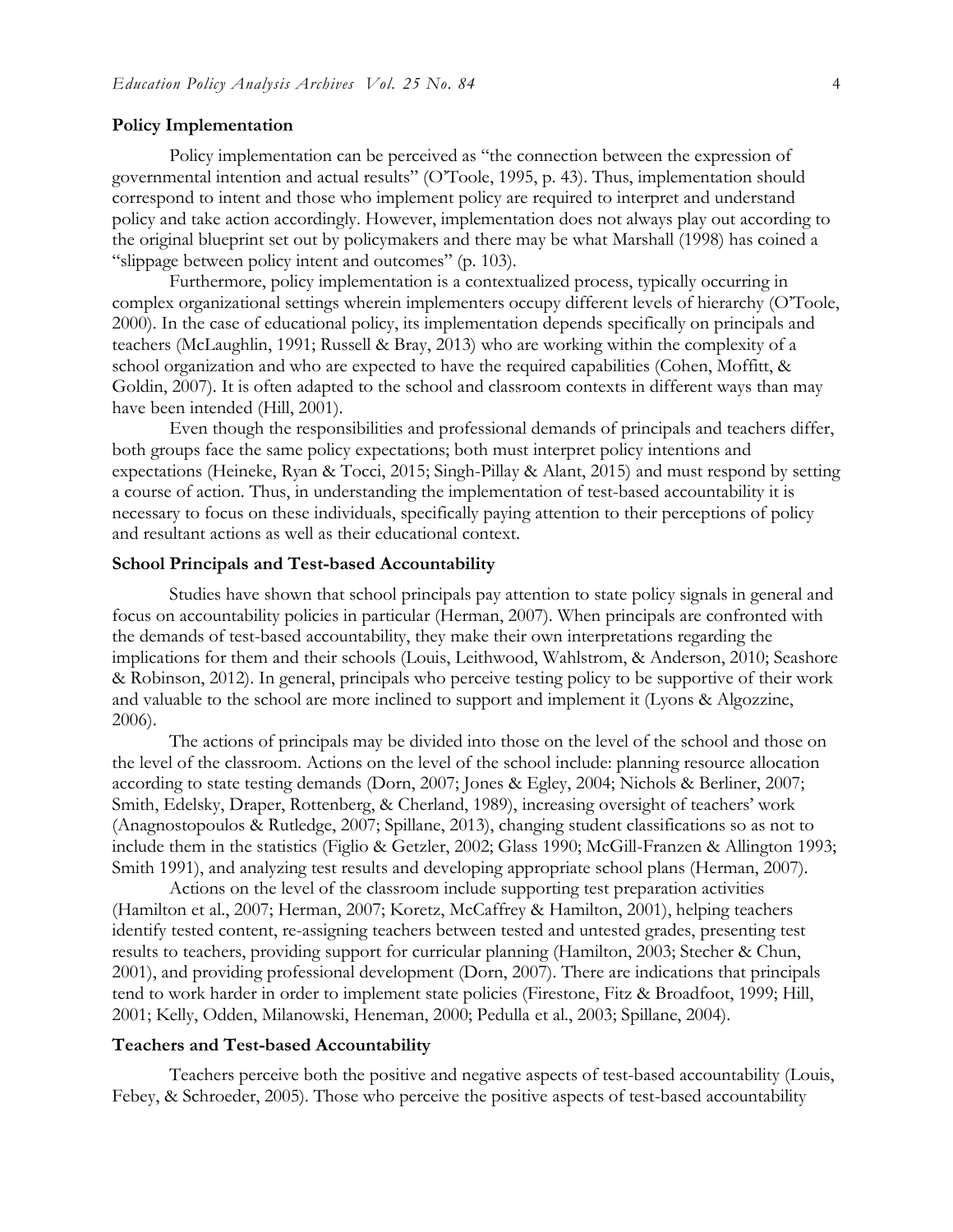believe that a system of checks for maintaining standards is necessary (Pedulla et al., 2003) and that there is value in testing as it ensures personnel will take responsibility for their actions (Robertson, 2003). Teachers perceive the tests as contributing to school effectiveness (Louis, et al., 2005), making them more aware of educational outcomes (DeBard & Kubow, 2002) and directing them to planned and focused instruction (Hamilton, 2003). On the other hand, teachers perceive test results as reflecting test-taking skills rather than language ability (Tahmasbi & Yamini, 2012). Furthermore many believe that test-based accountability decreases morale (Abrams, 2004), limits autonomy and harms professionalism (Crocco & Costigan, 2007; Leithwood, Steinbach & Jantzi, 2002; Rustique-Forrester, 2005).

With regard to teachers' actions, while some scholars have suggested that the influence of state-mandated testing is overstated and limited (e.g., Firestone, Mayrowetz, & Fairman, 1998; Grant, 2000), a much greater body of research provides evidence to the contrary, indicating both positive (Khattri & Sweet, 1996; Koretz & Barron, 1998), and negative aspects of implementation (Lipman, 2004; Nichols & Berliner, 2007; Watanabe, 2007). As teachers are the "final policy brokers" (Spillane, 1999, p. 144) their actions are critical in test-based accountability. In response to mandated tests, teachers re-allocate instructional time and work harder to cover more material effectively (Anagnostopoulos & Rutledge, 2007; Barrett, 2009; Firestone, et al., 1998; Firestone, Monfils, Schorr, Hicks, & Martinez, 2004; Jones & Egley, 2004). They focus more on achievement and extend the amount of time spent on test preparation (Hamilton & Stecher, 2006; Jones & Egley, 2004; Jones, Jones, & Hargrove, 2003; Koretz & Barron, 1998; Menken, 2008; Romberg, Zarinnia, & Williams, 1989; Shepard & Dougherty, 1991; Smith, 1991; Smith et al., 1989). Teachers suit the content taught to the test (Anagnostopoulos & Rutledge, 2007; Firestone et al., 1998; Jones & Egley, 2004; Koretz & Barron, 1998; Koretz, Linn, Dunbar, & Shepard, 1991) thereby narrowing the curriculum (Berliner, 2009; David, 2011), but do not necessarily make changes in pedagogy (Diamond, 2012). Finally when faced with such tests teachers have been found to collaborate more with each other (Grant, 2000; McLaughlin & Talbert, 2001). As with school principals, teachers have been found to work harder when faced with accountability demands (Firestone et al., 1999; Hill, 2001, Kelly et al., 2000; Pedulla et al., 2003; Spillane, 2004).

## **Theoretical Framework: "New Institutionalism"**

The theoretical framework of new institutionalism has been used in a variety of organizational and institutional settings, not least being schools, as "public schools display all of the features addressed by institutional theory" (Mitchell, 1996, p. 174). This framework can provide the perspective through which to examine interactions between educational policies on the one hand, and school and classroom practices on the other (Burch, 2007, Burch & Spillane, 2005; Cerna, 2013; Coburn, 2004; Hasse & Krücken, 2014; Metz, 1990; Ogawa, 1992; Spillane & Burch, 2006).

Schools are considered to be interrelated organizations, which are open to external influence from their environment, or institutional field (DiMaggio & Powell, 1983). As such, schools must cope with diverse and sometimes contradictory demands and pressures filtering in from the institutional field. Of particular influence is an "environmental shift" that occurs when a component of the institutional field modifies an expectation or requirement of the organization within the field (Powell & DiMaggio, 1991; Rowan, 2002). One may consider state-mandated tests as influential environmental shifts that critically affect schools (Spillane & Burch, 2006).

New institutionalism has shown that schools generally seem to respond to environmental shifts in similar ways (Burch, 2007; Ogawa, 1992; Powell & DiMaggio, 1991; Rowan, 1982, 1995; Rowan & Miskel, 1999). For example, Hanson (2001) suggests that "the pressures on schools from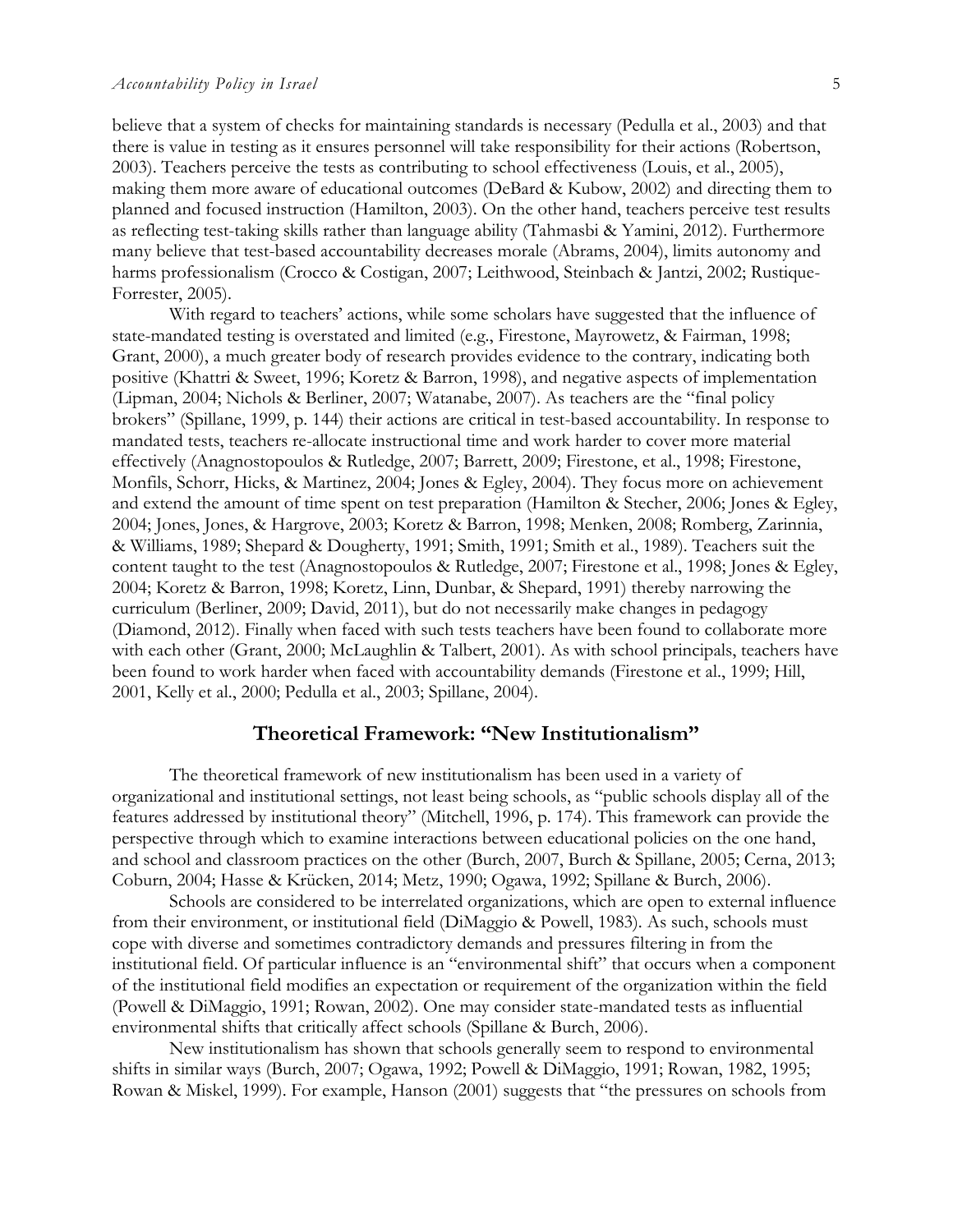organizations and agencies in their environmental fields...are quite similar across the country, and in consequence, public schools in one region of the country tend to act like schools in other regions" (p. 648). Furthermore, school personnel develop their understanding of what is expected of them through participation in the same institutional environment (Meyer, Scott & Deal, 1981; Rusch, 2005).

Following from the idea that the institutional field exerts pressure on schools to which they respond, test-based accountability policy may exert pressure on the perceptions and actions of school agents (McLaughlin & Talbert, 1993; Rustique-Forrester, 2005; Spillane, 1999). These will be investigated in the context of a national test in Israel.

## **The Context**

The Israeli education system is centralized and as such is characterized by the control of education by a central government body and a clear hierarchical structure. All public primary and secondary education, including school personnel, is government funded. Administrative and curricular decisions cascade down from the Ministry of Education and through the different levels of officialdom via reliance on inspectors who ensure the implementation of central regulations. Schools are required to follow national curricula that specify the standards and objectives to be pursued by all schools in all subjects and textbooks used in schools are to be approved by the Ministry. The Ministry also defines exit level achievement through a national matriculation exam (known as *Bagrut*).

In 2002, the Ministry of Education introduced a new, compulsory test battery, known as the Growth and Efficiency Measures (*GEMs*), into elementary and junior high schools. It was designed to provide information about three aspects of schooling: academic achievement in four core subjects – Hebrew/Arabic (as native language), Mathematics, Science and English as a foreign language (EFL); school climate; and pedagogical work environment. The information relevant to each of these aspects of schooling is collected through the following: achievement tests in grades 5 and 8; questionnaires completed by all students from fifth through to ninth grade; and interviews with school principals and teachers. The *GEMs* is designed and administered by the Ministry of Education. The Ministry also analyzes the results and provides individual reports to each school.

The school principal is responsible for making all the necessary arrangements for test administration, and for interpreting the findings and implementing any necessary changes based on the results. As for teachers, as it has been suggested that teachers of subjects tested respond differently to their institutional field than non-tested subjects (Spillane & Burch, 2006; Spillane & Hopkins, 2013) the focus of the present study is on EFL teachers. English is a compulsory subject taught in all public schools from fourth to 12<sup>th</sup> grade and as such has been included among the core subjects to be tested on the *GEMs* test battery.

The research questions studied within the context of test-based accountability (as exemplified in the *GEMs* tests) were:

1. What are the intentions of policymakers related to test-based accountability, and how are policy intentions presented to school agents (principals and teachers)?

2. How do school agents interpret the test-based accountability policy?

3. How can the interrelations between policy intention and implementation in the context of test-based accountability be characterized?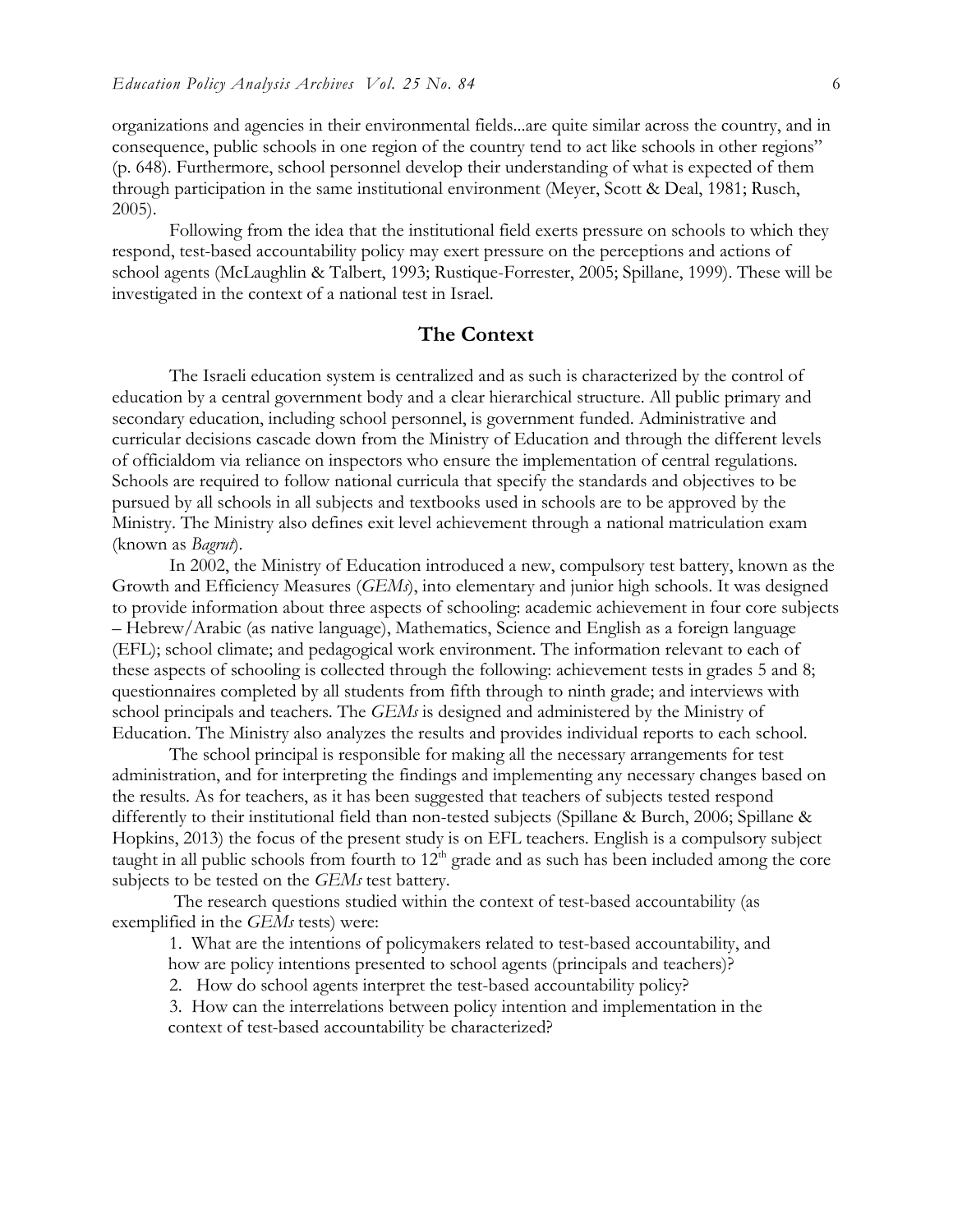## **Method**

A mixed-methods approach was chosen as it generates most useful results (Johnson, Onwuegbuzie, & Turner, 2007) particularly in accountability studies (Stecher & Borko, 2002) and within institutional theory (Weick, 1976). A qualitative approach was used to collect data from policymakers and school personnel as it provides more specific information and leads to deeper understanding (Firestone & Mayrowetz, 2000; LeCompte & Preissle, 1993). Explicit intentions appear clearly as written directives and articles of law, but alongside these are implicit intentions, which can only be tapped through interviews with the policymakers themselves. A case study approach allowed for a more in-depth study of the beliefs and actions of school agents, but it was supported by a quantitative approach, which allowed for the collection of information from a large number of participants and allowed for a description of general trends.

### **Participants**

The participants included policymakers, school principals, EFL teachers and four schools.

**Policymakers.** A purposeful sampling technique served to select and recruit participants, with the intent of reaching all those policymakers who were directly or indirectly involved in the policymaking process (Creswell, 2007). This led to 18 policymakers who were holding or had held key government positions in education and were involved in setting testing policy in general and *GEMs* policy in particular. Six additional participants were recruited utilizing a snowball sampling technique (Warren & Karner, 2010) where we asked our initial 18 participants to connect us to any other policy actors who could serve as informants on the policy design. The final sample was thus comprised of 24 participants who reflected various levels of position in the hierarchy of the Ministry of Education, held roles with a range of responsibilities, and had participated in the preparation of policy documents and directives regarding testing policy.

The policymakers who participated in the study included three Director Generals of the Ministry of Education (past and present), the head of the Pedagogical Directorate who also serves as the Deputy Director General, the head of the Pedagogical Secretariat, two chief scientists (past), two subject chief inspectors, three district inspectors, heads of various divisions and departments in the Ministry of Education, including the Division for Elementary Education, the Division for Secondary Education, the Department of Evaluation, the Curriculum Division, the Department of Teacher Training, and District Offices.

**Principals.** Principals were randomly chosen from the official list of schools participating in the *GEMs* test during the year of data collection. Three-hundred principals were asked to complete a questionnaire of which 80 fully completed the questionnaire, representing a 27% response rate. Among the final sample of principals there was almost equal representation of female and male principals (56.2% female; 43.8% male); two-thirds administered elementary schools and one-third secondary schools. Half served in the secular sector, a quarter in the religious sector and a quarter in the Arab sector. Only a fifth of the principals had experience of three years or less and more than half had over nine years' experience.

**EFL teachers.** A purposive sampling procedure was employed by which questionnaires were distributed to EFL teachers attending compulsory training courses held at Centers for Teacher Professional Development. An effort was made to ensure that the participating teachers represented a valid sample of EFL teachers working in schools around the country. A total of 168 teachers participated in the study, the majority being female but with equal representation of elementary and junior high school teachers. Half of the teachers taught in the secular sector, a quarter in the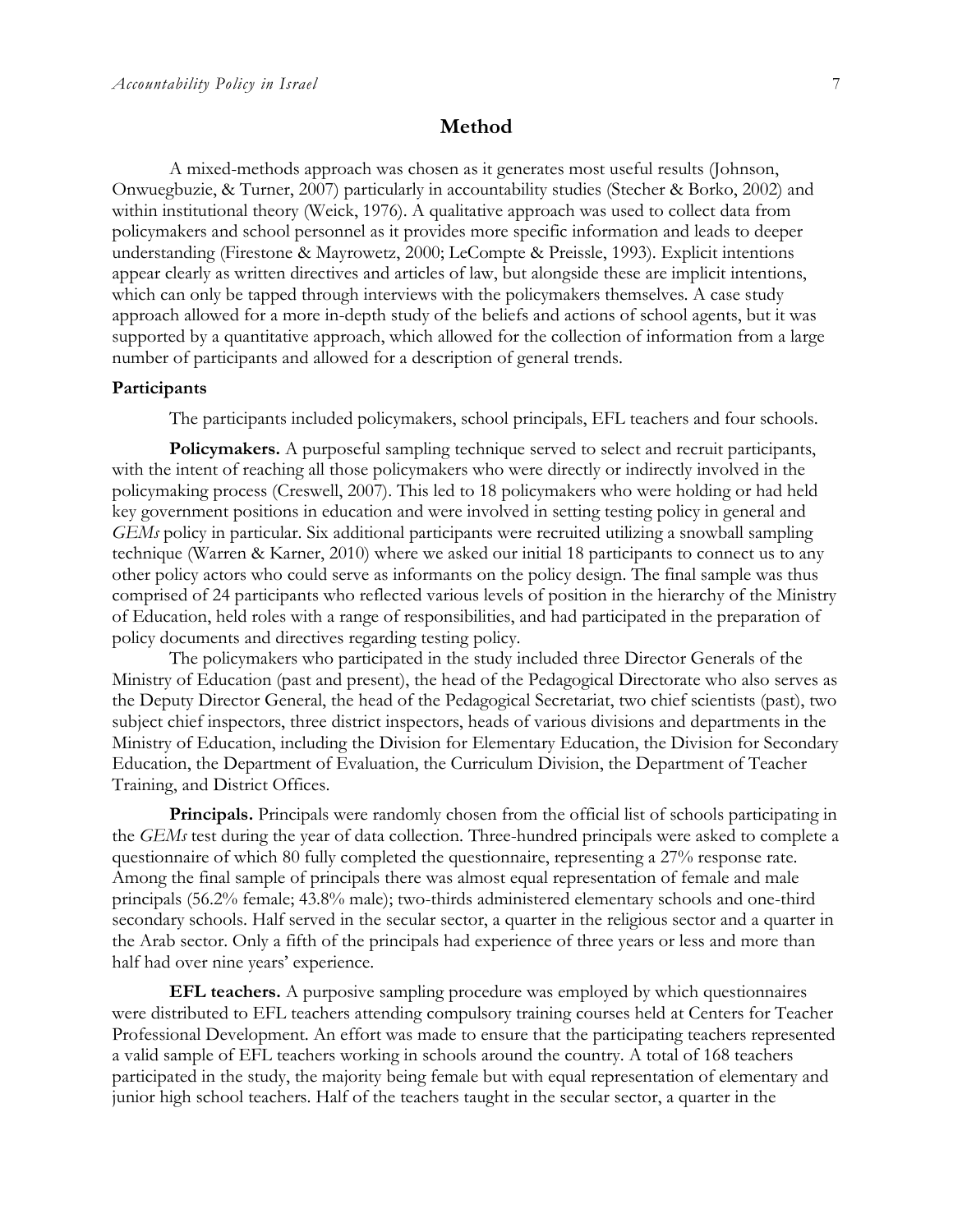religious sector and a quarter in the Arab sector. Two-thirds of the teachers had over nine years teaching experience, and 80% of teachers held at least a bachelor degree.

**Schools.** The inclusion of a case study of schools was intended to provide additional information about the perceptions and actions of principals and teachers within their working context and thus enrich the data collected through quantitative means. Four schools participated in the case study. Those interviewed and observed within the case study of schools included all the school principals alongside administrative staff, and the EFL teachers in each of the schools. Schools were selected based on typical case sampling which is based on the rationale that these schools are illustrative as they are in no way extreme, deviant, exceptional or irregular (Patton, 2015).

#### **Data Collection and Analysis**

Data was collected over a one-year period, from spring 2005 to spring 2006 using a wide range of instruments. Data collection began with the collection of qualitative data from policymakers and continued throughout the year in the case studies of schools, through interviews and conversations with principals, administrative staff and EFL teachers. All the qualitative data was coded using preassigned theory-based and inductive data-driven codes (Bogdan & Biklen, 1998). All qualitative data was coded using Atlas.ti. The quantitative data was collected from principals and teachers during the school year through the use of specifically designed questionnaires.

**Interviews**. Three semi-structured interview protocols—for policymakers, school principals and EFL teachers—were developed and were based on the conceptual framework presented in the literature review. The semi-structured interview protocols included open-ended questions which were designed to allow for freedom of speech and encourage participants to pursue various directions of thought as they saw fit. The protocols underwent content validation and qualitative evaluation by four experts consisting of an expert in policy studies, an expert in assessment, an expert in educational administration and a teacher trainer. Interview questions were altered systematically as new information became available and themes emerged from on-going data analysis. Policymaker interviews included such topics as goals and priorities, views on testing, performance and achievement. Topics for school principals included impact of the *GEMs* prior to and following administration, performance expectations and consequences and general impressions of accountability system. Topics for EFL teachers included impact of the *GEMs* prior to and following administration, curriculum design, and classroom instruction and testing.

**Observations.** Observations of EFL teachers were carried out in a number of classrooms mainly, but not exclusively, in the grades participating in the *GEMs* (i.e. fifth and eighth grades). The main purpose of these observations was to complement the data collected through the interviews. The observations concentrated on the topics focused on by teachers in the classroom and on the types of materials that teachers used in the classroom, such as worksheets and practice tests used in test preparation. In addition to the observation of the classroom, observations of staff meetings were also carried out, particularly of those held prior to *GEMs* administration and upon receipt of the *GEMs* results. The foci of such observations were issues related to the *GEMs*, such as the division of labor in preparing materials for test preparation, and the discussion of test results.

**Documents.** Published documents related to official legislation were collected, such as the Director General Code of By-Law which is disseminated to all schools and available to the public through the Internet. In addition, the documentation of the official protocols of the Education Committee of the Knesset (Parliament) which are freely available on the Knesset Internet site was also collected. Documentation also included any written material prepared by the Department of Evaluation, such as PowerPoint presentations, meeting agendas, and written correspondence.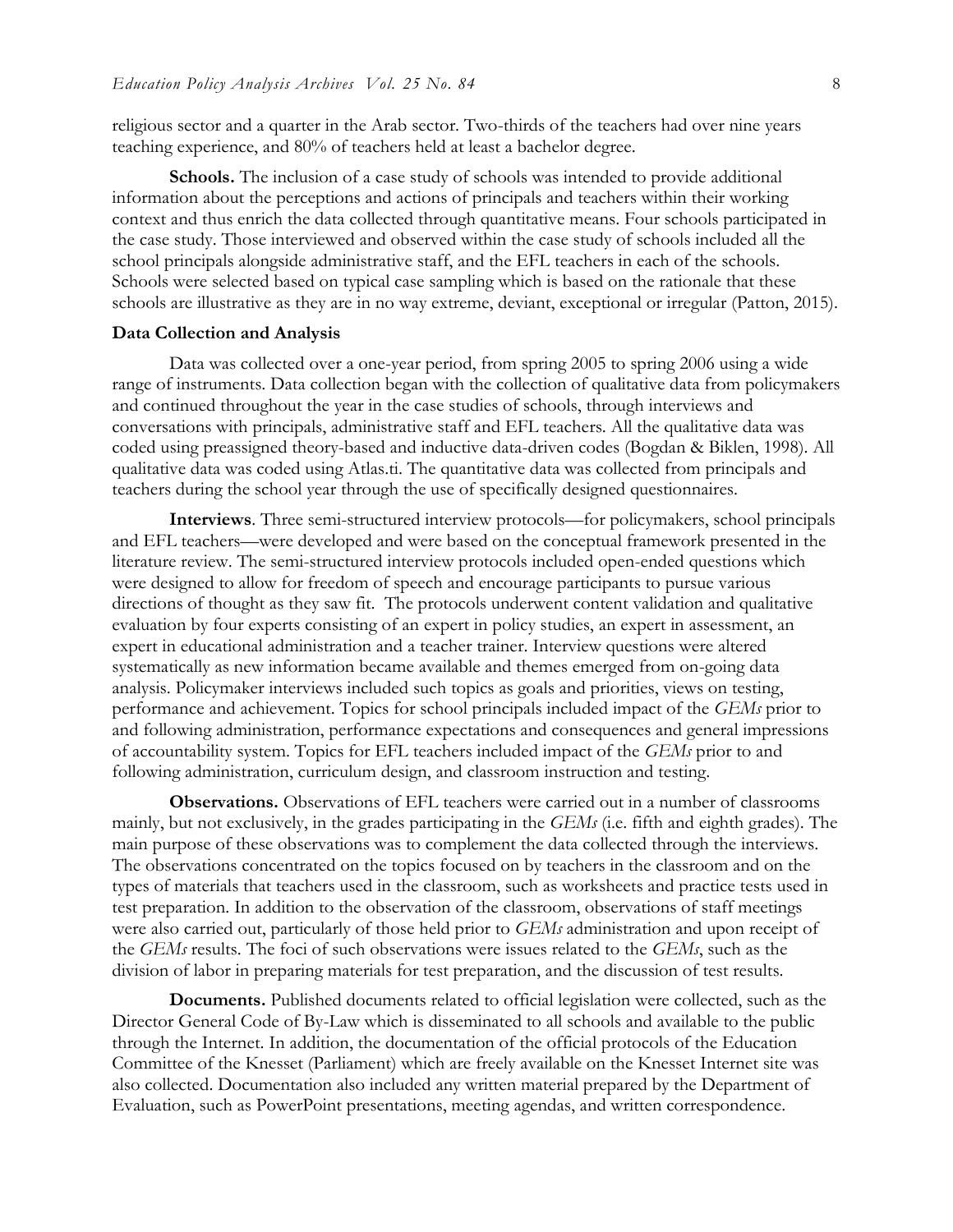**Questionnaires.** Two questionnaires were developed to elicit information regarding the principals' and teachers' perceptions of and actions taken in response to the *GEMs*. The questionnaires were based on other surveys used in previous studies related to principals' and teachers' perceptions of state testing programs (Kennedy, Ball & McDiarmid, 1993) and on the literature. The questionnaires underwent content validation and qualitative evaluation by eight experts consisting of one national English inspector, two teacher trainers, an expert in language test design, an expert in educational evaluation, a school principal and two teachers.

## **Results**

Test-based accountability is a prominent fixture in the centralized education system of Israel and one of its foremost policies. Its central feature, the state-mandated *GEMs* test administered to fifth and eighth graders in all public schools, has impacted those schools in various ways. The results of the current study relate to the *GEMs* test during its third year of implementation.

#### **Intentions of Policymakers**

The first research question related to policymakers' intentions for the test and its presentation. It was found that policymakers attach multiple intentions to the testing policy. One of the main intentions was to address the decline in student achievement as highlighted in the low ranking of Israeli students on international comparison studies. Many of the policymakers mentioned that "the beginnings of the problems were the disastrous results on the PEARLS and PISSA tests". Moreover, within a single year prior to the GEMs, three separate meetings held by the Education Committee of the Israeli Parliament were exclusively devoted to the topic. This problem was perceived as being particularly harsh as, in the words of one school principal, "the results are in the media and policymakers don't like bad publicity." A policy of additional testing to ensure success on future international tests seemed logical, especially as policymakers were aware of the advantages of testing. Moreover, there had been national tests in the past, thus policymakers saw the *GEMs* as a natural progression from previous state-mandated tests.

Intentions can be divided into those relevant to the level of the school and those relevant to the level of the state. With regard to the school, policymakers believed that "there was no accountability, kids go from grade to grade, whether they know the material or not, with no accountability." Thus, the *GEMs* was necessary in order to ensure school accountability including towards the state:

There must be accountability toward …the provider of the resources [the Ministry]. The bottom line is that the state gives money to the school principal so he can do something, not so he can waste the money, and he is required to report what he did with it.

Further, policymakers believed in the need to set minimum standards and common goals for all. "The number one goal of the *GEMs* is to reach certain standards, or agreed basic achievement that is clear to principals, teachers, and inspectors, what is the minimum expected from the pupil." The belief expressed by many policymakers who were interviewed was that, by getting schools not only to work toward common standards but testing schools to make sure that these common standards are achieved, there would be an automatic narrowing of the education gap. This sentiment is clearly expressed in the words of one policymaker: "The *GEMs* is a good infrastructure…it is an equalizing instrument that we can say all students need to reach."

A consistent finding and commonly cited intention of policymakers in the context of statemandated tests is that the test ensured that certain subjects as well as specific content within a particular subject be taught and this is considered "the power of assessment…something that is assessed is of value." Another policymaker supported this by stating that "if there is no test in a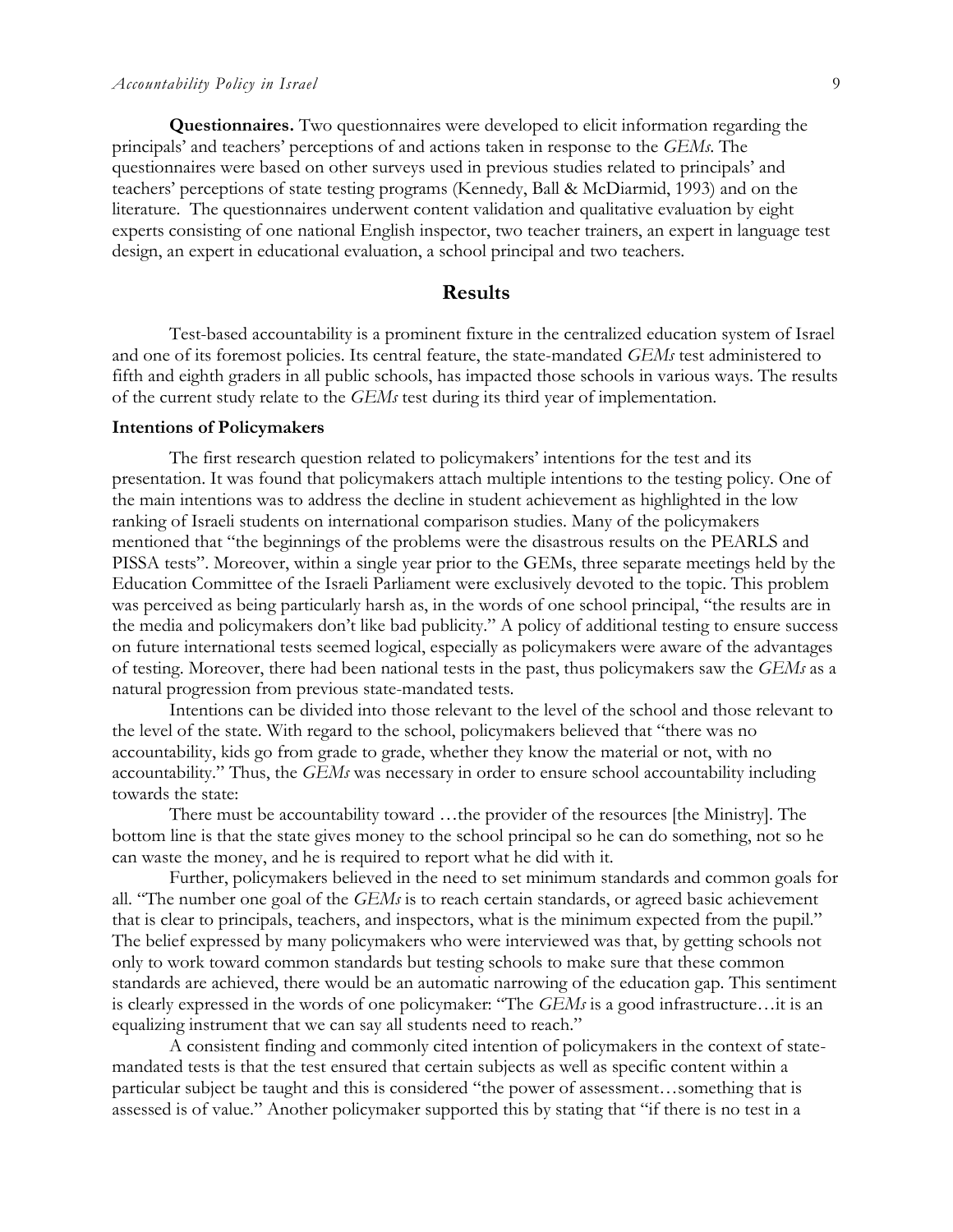subject then it doesn't get taught…in our culture tests are a defining factor." With regard to defining content, a declared intention of policymakers was for EFL teachers to implement the national curriculum in their classrooms. It should be mentioned here that a new EFL curriculum had been introduced to schools just prior to the implementation of the *GEMs* and policymakers apparently thought to "take advantage of the *GEMs* as a trigger to get teachers working according to curriculum."

Besides the above intentions that related to the level of the school, policymakers mentioned two additional intentions that related to the level of the state. One was the intention of collecting data that would contribute to a more effective allocation of resources. The other was for evaluation purposes, though policymakers were aware that this may "be hard for principals to accept…that their work is checked".

Policymakers not only determine policy, but they are also aware of the need to gain the attention of policy implementers and motivate them to think about policy requirements. The findings indicate that policymakers did consider ways in which to present their policy to school agents: "You need to know how to market it correctly…so that the use will be right."

Policymakers presented policy by various means and through a range of channels. Policy was portrayed formally through government regulations and directives. Official documents included the Director General Code of By-Law which is binding for all public schools and the official test specifications. Informal communication was also harnessed as "sometimes when wanting to bring about change it is better to operate through channels that have the least resistance."

Informal communications were either written or oral, were more responsive to inquiries from the field than initiated by the policymakers, and were usually aimed at individual schools or school agents. Policy trickled down through the Ministry hierarchy thus: "The general inspector guides the district inspectors who guide the principals and the subject matter inspectors guide the subject matter coordinators in the schools." In-service training was another informal means of conveying policy. The Ministry organized "many conferences and study days for principals to learn about the *GEMs*". In the words of one policymaker "it's enough the school sees the syllabus of the in-service training given around the country to know what is expected of them."

Having discussed the policymakers' intentions for and presentation of policy, we turn now to the second research question and describe school agents' policy interpretation, considering their perceptions and their actions.

#### **Perceptions of School Agents**

School agents understood that the *GEMs* was "intended as a lever for improving achievement" believing that indications of the need for improvement came from the international tests. School principals were aware that one of the driving forces behind the *GEMs* was the low ranking of Israel on international studies: "if we go for the international standard then I believe that Israel won't want to be left behind, so they will have to have the *GEMs*." EFL teachers also seemed to be aware of this, as one EFL teacher succinctly put it "it's obvious those on high had to do something after everybody sees how bad we do in comparison to the rest of the world."

School principals and EFL teachers alike thought that one of the intentions was to ensure minimum standards for all students. School principals understood that the Ministry was interested in improving achievement and that the means to ensure it was by setting minimum standards. For one school principal it was clear that the Ministry "wanted to ensure a basic level that all the students in the country would reach…and by having the test the teachers would be oriented to this topic and they would work for the *GEMs*." Another school principal suggested that "there were some very weak populations that they [the policymakers] wanted to raise, so there was a need for a minimum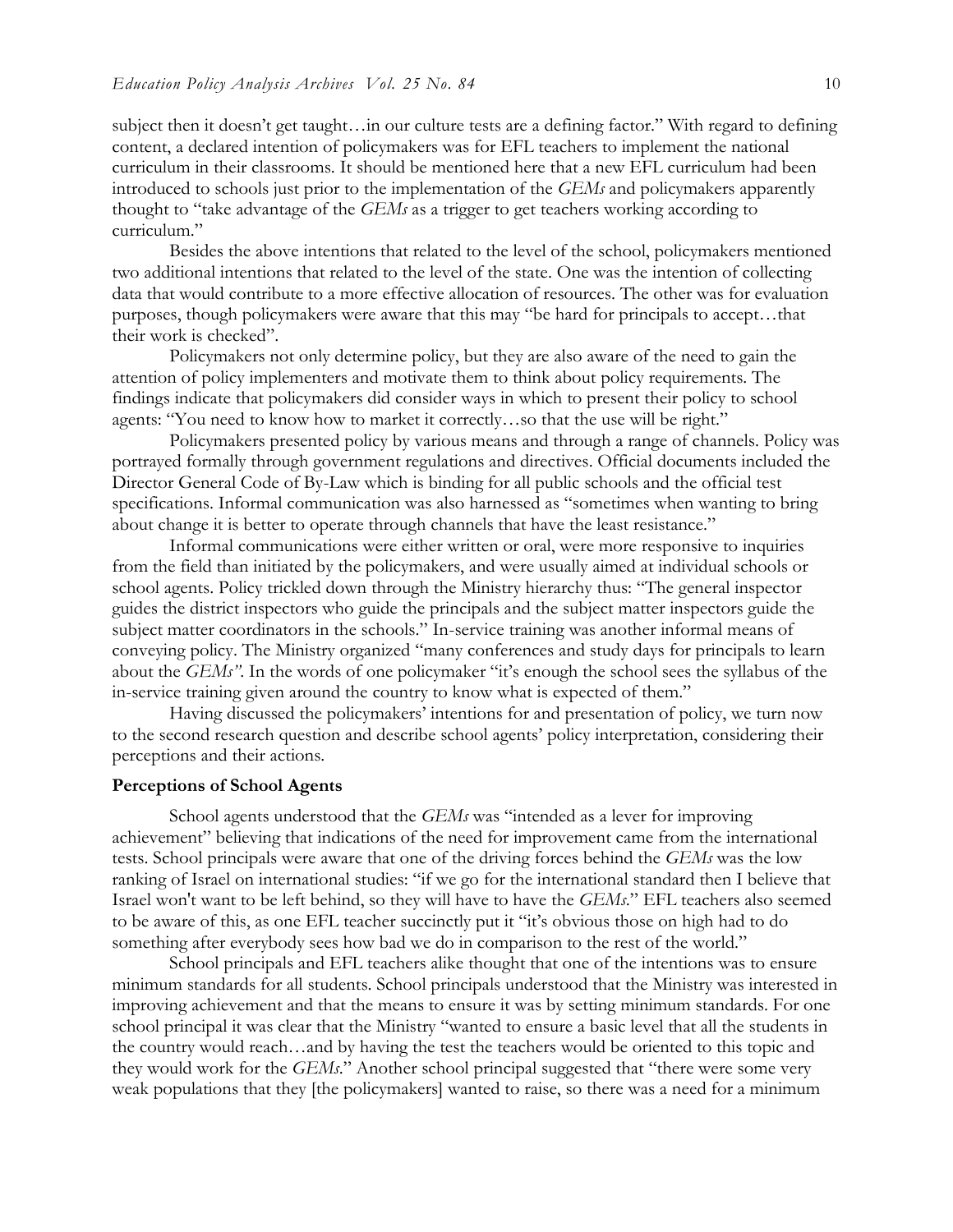standard that everyone needs to reach." One vice-principal believed that "the *GEMs* is a lever for improving achievement…we saw that if we teach according to the *GEMs* we can improve achievement." From among the thirteen EFL teachers in the case study, five mentioned the idea of minimum standards. One EFL teacher believed that it was important that students "everywhere around the country" reach a certain level of English proficiency. This standard could be helpful in that "we're all on the same page." Another teacher believed that this insurance of a "standardized standard" would also ease the transition as "kids can go from junior high to high school without any problems."

School agents were aware of what was expected of them in terms of "action on the ground", specifically school principals were to prepare an action plan and teachers were to work according to the curriculum. In the words of one school principal: "I derive my action plan from the test, that was the intention and that is the use I make of the tests." Another principal added that "based on the test results I can set my school's aims and goals." The majority of principals who responded to the questionnaire understood they were expected to prepare an action plan. An EFL teacher explained that she understood policy intention to "make sure we [the teachers] are teaching the curriculum and we're teaching what we need to teach." Some EFL teachers thought that not only was the *GEMs* intended to ensure implementation of the curriculum but also when preparing tests they "should be based on the format of the *GEMs*."

Finally, some attested to understanding that policymakers were mainly interested in evaluating their performance: "I'm being measured as a principal, and my teachers are being measured as teachers." One junior high principal indicated "it [the *GEMs*] is to evaluate staff, but from a desire to treat staff favorably, not to entrap the staff, though some may believe that this is the case." However, one principal specifically stated that evaluation "serves as ammunition against the principals and teachers." Some thought that the school is evaluated in comparison with other schools as the "inspector compares schools." In the words of one EFL teacher "the test is per class, or per domain, that shows you it's testing the teachers."

#### **Actions Taken by School Agents**

With regard to the actions taken by school agents to address the *GEMs* it was found that school principals and EFL teachers took specific actions, mainly prior to the test in the context of test preparation, and their actions seemed to be synchronized and well-orchestrated. Even though EFL teachers were not as enamored with the test as school principals were, the actions of both school principals and EFL teachers were similarly directed toward preparing students for the test and ensuring their success on it. School principals and EFL teachers were less synchronized in relation to the use of test results.

School principals were found to support test implementation as they encouraged their staff to cooperate and follow all the directives related to test preparation and administration. Principals also paid particular attention to test preparation activities, allocating additional hours for test preparation and what some have called "*GEMs*-oriented learning", assigning the best teachers to the classes to be tested and ensuring that teachers could provide individualized attention to students in need. Their budget allocation also reflected the emphasis on test preparation as they provided the necessary funds for the purchase of booklets for test practice and the photocopying of test preparation materials and practice tests. In addition, principals advocated teacher training if and when they considered it necessary or appropriate. As test preparation and administration require extensive work and coordination principals sometimes delegated the administrative responsibility of the test to a pedagogical or assessment coordinator, who served as liaison between the school and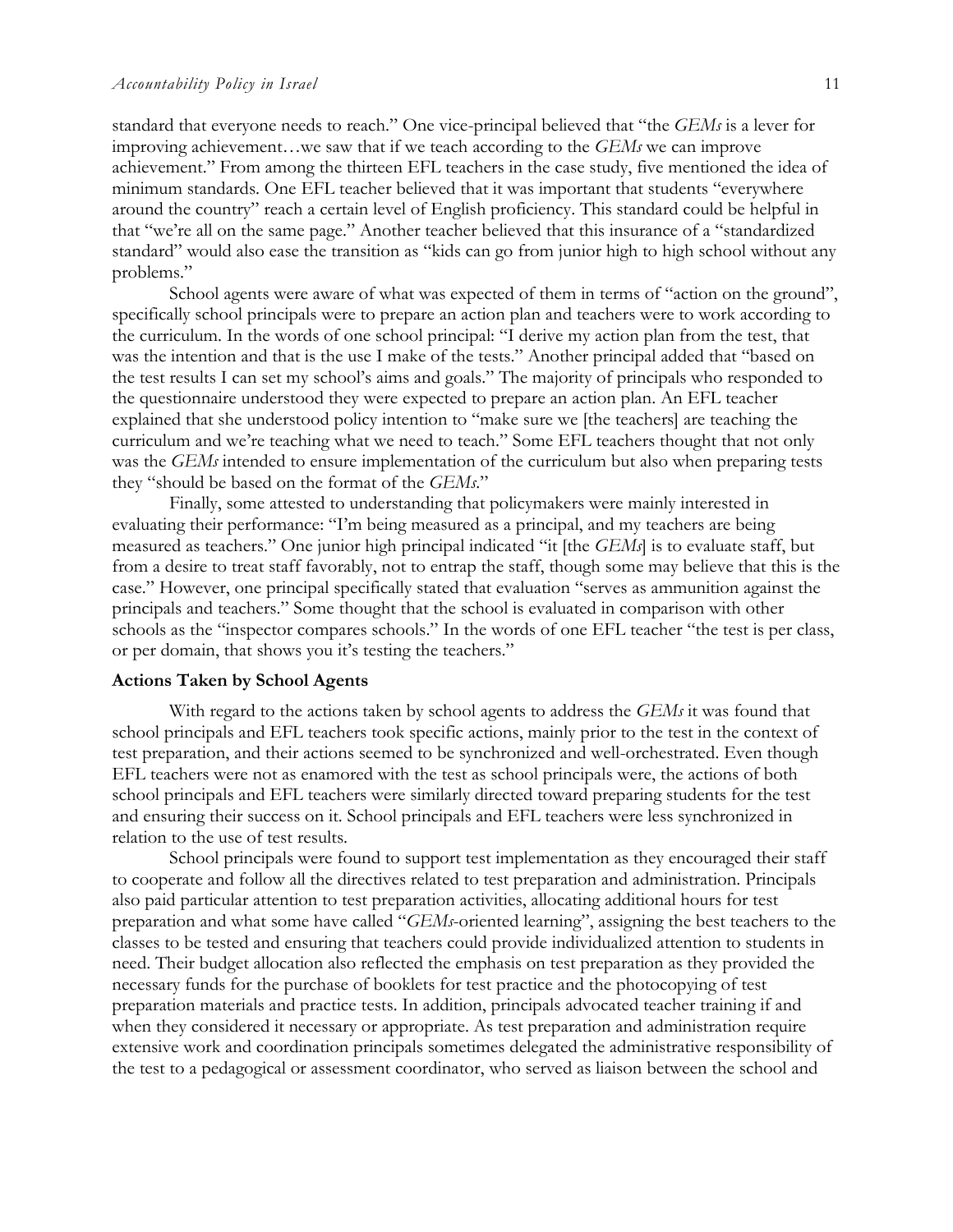the Ministry, dealt with test administration procedures, monitored progress of test preparation, and was also responsible for the action plan subsequent to the receipt of test results.

Upon receipt of the *GEMs* report principals, together with the pedagogical or assessment coordinators, analyzed the strengths and weaknesses of their school, made changes where necessary, and an action plan was designed based on the data. In addition, they not only shared the results of the *GEMs* tests with the teachers, but also provided them with guidance in instructional planning and in identifying areas in need of improvement. Some school principals shared the results with parents, and some met with colleagues to compare results and discuss cooperative action. This was particularly evident between feeder elementary schools (in which the fifth grade tests take place) and their receiver junior high school (in which the eighth grade tests take place).

With regard to the actions of EFL teachers that address the *GEMs*, EFL teachers in both elementary and junior high schools focused on the test requirements and spent inordinate amounts of time exclusively devoted to test preparation. This was not only observed at the four schools participating in the case study, it was reaffirmed through the EFL teacher questionnaire. Based on the quantitative data 33% of the 134 participating EFL teachers reported devoting 11-20 hours to preparing their students for the test and a total of 21-30 hours of preparation time was reported by a quarter of the participant teachers. Taking into account that at the time of data collection the test was administered about eight weeks into the school year, and English lessons took place only three or four hours a week, one may conclude that most of the lessons prior to *GEMs* administration were almost exclusively devoted to test preparation.

In preparing students for the *GEMs* EFL teachers focused on the expected content based not only on the test specifications but also on published materials such as practice workbooks. EFL teachers also worked on promoting students' test-taking strategies, teaching the test and its format by giving practice tests made available by the Ministry on the Internet.

Data regarding ways in which teachers made use of the actual test results was limited, mainly due to the fact that the official report for each school only arrived toward the end of the year. Based on the existing data teachers made only limited use of the actual results included in the report that was sent to the schools as grades were reported on the level of the classroom and not on the level of the individual student. Thus, EFL teachers had an idea of the general trends in their classes, and if, for example, they perceived students to be weaker in writing they would include writing skills in their lesson planning.

## **Discussion**

The discussion is based on the third research question with relates to the characterization of the interrelations between policy intention and policy implementation. Based on the findings, there is evidence that policymakers hold multiple intentions for the test-based accountability policy and school agents not only perceived these intentions, but also translated them into actions that were congruent with policymakers' expectations. In response to the test-based mandates, principals mainly believed that the test and accompanying report and action plan could bring order to an otherwise chaotic reality. Principals highlighted many of the positive aspects, including an emphasis on staff cooperation and better-planned budget allocation, as well as more attention to teacher professional training. Another positive outcome was a move toward more distributed leadership as principals, aware of the need to devote extensive time and energy to implementing the test, created a new role that involved responsibility for all aspects related to the GEMs. This role could also be expanded to include all aspects of assessment and testing.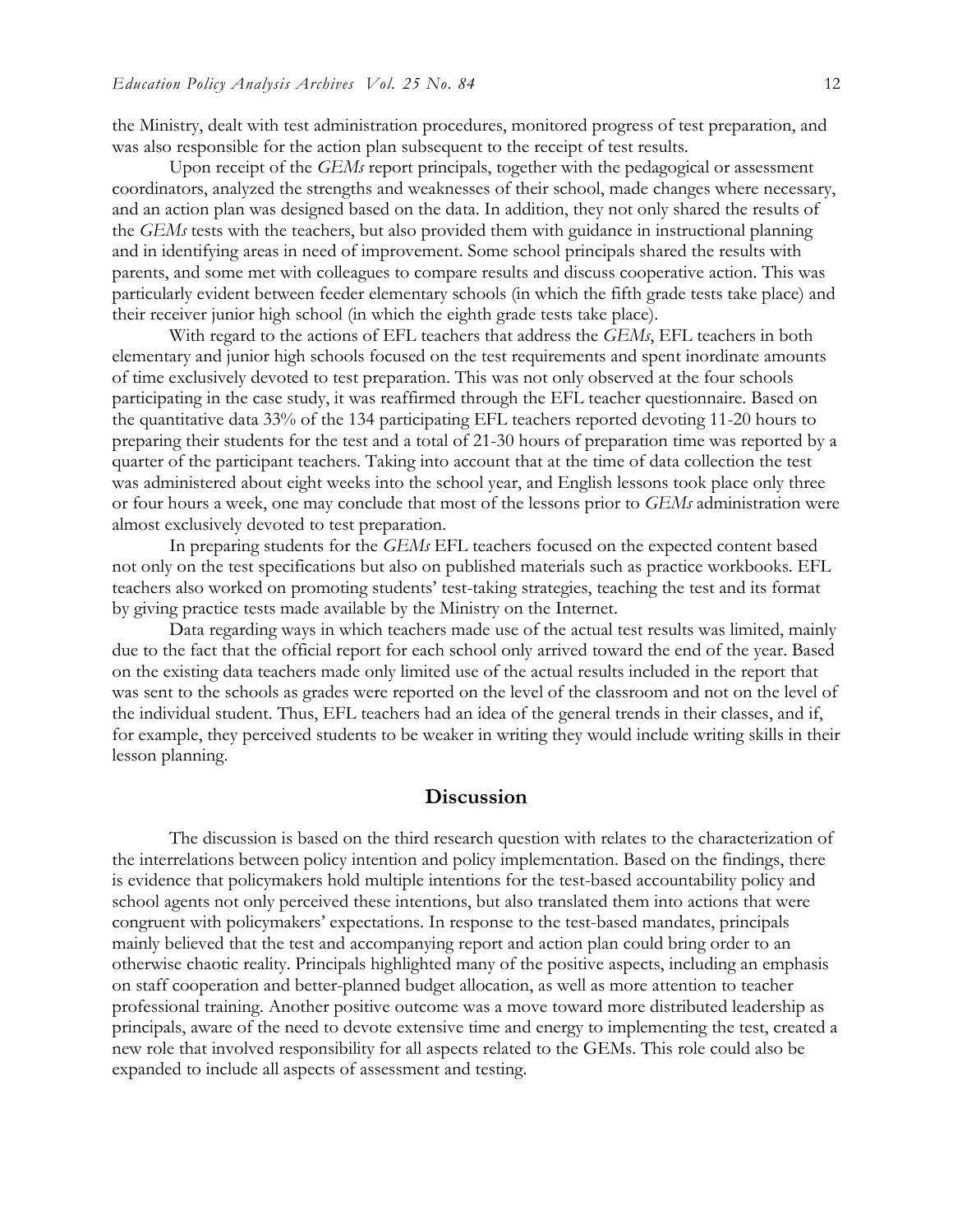#### *Accountability Policy in Israel* 13

Teachers, in response to test-based mandates and in line with the school policy as set out by their school administration, adapted their teaching. During the period leading up to the test teachers focused mainly on test requirements and on the expected content, and they devoted a lot of the available instruction time to test preparation. This sends a message to students that only succeeding on the test is important. Though teachers were found to be teaching skills that had previously not been taught, this entailed narrowing their syllabus, which meant that other content might have been neglected. Furthermore, to some extent teachers' academic freedom was reduced as content was dictated through the test.

It would seem that the principals in general have a more positive attitude toward the test than the teachers. This may be explained by the fact that the principals have more direct contact with the policymakers and with the channels through which the policy is conveyed. In this way they may have a better understanding of policy intentions. This also provides them with more of an opportunity for interaction with the policymaker in cases that they wish to clarify any of their misunderstandings. In addition, teachers are the ones who bear most of the burden in following the directives of the test and the success of their students on the test is a direct reflection on their performance. These pressures may explain the more negative attitude of the teachers toward the test. Though this study focused on a different education system, one that is centralized and has unique characteristics, these outcomes are not dissimilar to those found in many other educational contexts operating under test-based accountability.

Following the alignment of policy implementation with policy intention, institutional theory is invoked to characterize the interrelations between policy intention and implementation in the context of test-based accountability. Institutional theory offers "important insights for understanding contemporary [educational] policy and practice" (Burch, 2007, p. 93). Within the tradition of new institutional theory, the notion of loose coupling has been applied within organization studies for many years (Scott, 2004) and has been "especially prominent in explorations of educational organizations" (Swanson, 2005, p. 245). Loose coupling describes the match between different elements of an organization and elements in its institutional environment, such as governing agencies, or between the elements within the organization itself (Orton & Weick, 1990; Weick, 1976). Coupling elements refer to anything that may be tied or linked together (Weick, 1976). In the current study the coupling elements are the policymakers' intentions and school agents' perceptions and actions with regard those intentions.

The relations between schools and their environment have traditionally been considered loosely coupled (Weick, 1976). However, Spillane and Burch (2006) have argued that: "the ever increasing use of testing and systems designed to hold teachers and administrators directly accountable for student learning raise doubts about the assumption that schools...are loosely coupled systems" (p. 88). Diamond (2007) supports this assertion based on his study of schools in Chicago's accountability system where he found that high stakes testing policies are tightly coupled with classroom practice. Fusarelli (2002) has confirmed this and argued that due to test-based accountability "the tightness of coupling is far greater than at any other time" (p. 571). In the words of McDermott (2007), "the tightness takes the form of statewide standards, with mandatory tests…and accountability for results" (p. 81).

In line with these scholars, the findings in the current study point to tighter coupling between schools and their institutional environment. The coupling of intentions, perceptions and actions will now be discussed through four dimensions of coupling that characterize the quality of the relationship between coupling elements (Weick, 1982) – dependency, directness, strength and consistency. *Dependency* refers to the extent of dependence between coupling elements whereby loosely coupled elements are relatively autonomous of each other (Pfeffer & Salancik, 1978; Weick,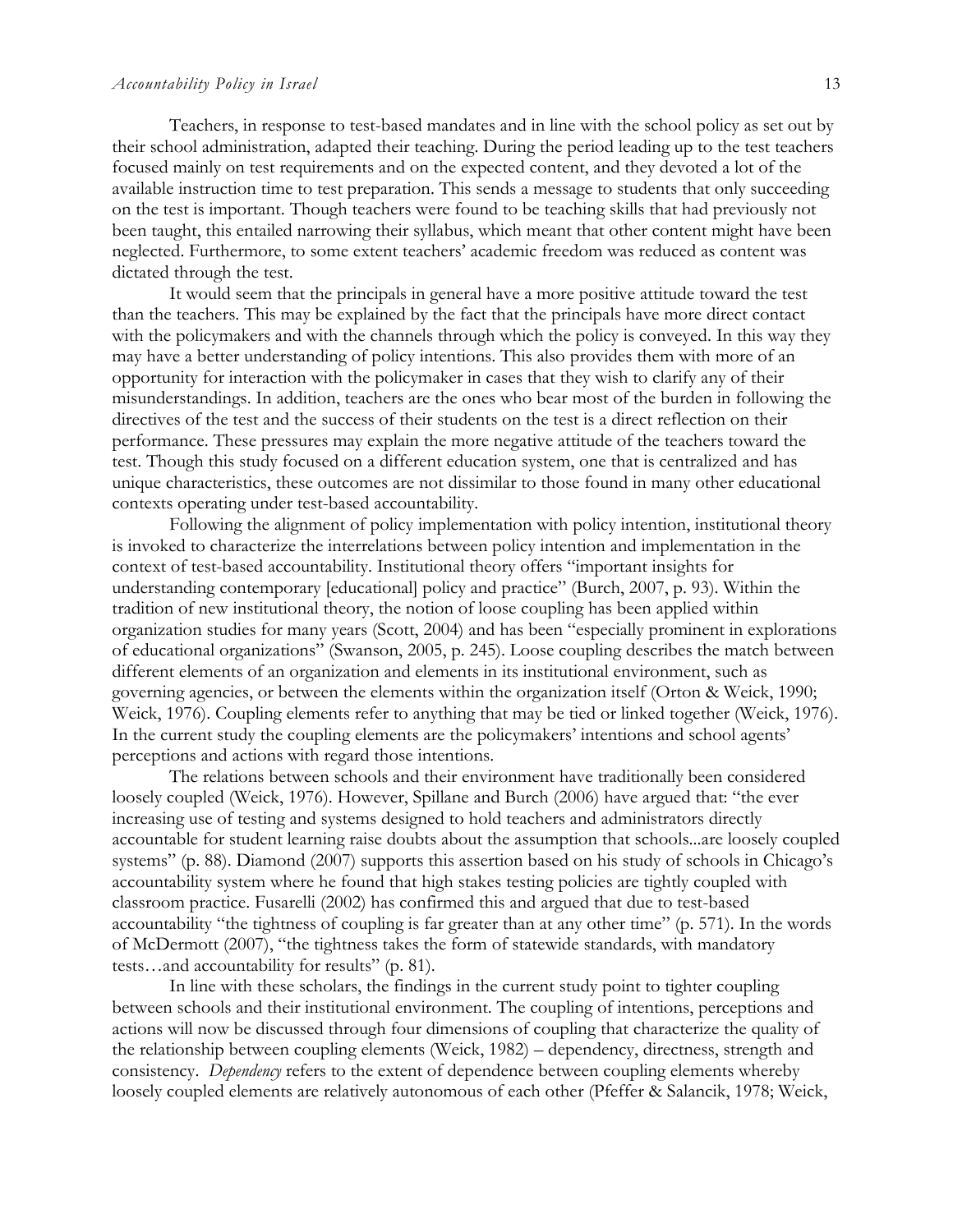1976), and interdependence is characteristic of tight coupling. Interdependency was found between schools and government. School agents, by the nature of the centralized education system, are almost completely dependent on the government for their functioning, including funding, teacher allocation, and curriculum. It would appear that the extent of dependence between government and school is amplified within the context of the *GEMs* especially in the eyes of policymakers who believe that as they fund schools they have the right to test and monitor schools. Furthermore, the Ministry defined test content and conditions for test administration and schools were obliged to cooperate. This and more, the Ministry provided schools with test results and analyses. In addition, the Ministry approved a school's action plan prepared by school agents and based on test results.

*Directness* refers to how directly the coupling elements are coupled; schools are loosely coupled with the environment when school personnel communicate with officials through several levels of hierarchy rather than directly (Beekun & Glick, 2001; Weick, 1982) and conversely the more direct the linkages between elements, the tighter the coupling (Weick, 1982). Within the context of the *GEMs,* policymakers were more directly in touch with school agents, through letter writing, responsiveness to individual school agents who initiate contact, participation in study days and even school visits. This type of direct contact was not customary outside the context of the *GEMs*. Thus, it would seem that for the dimension of directness policymakers and school agents were tightly coupled.

*Strength* refers to both the frequency and intensity of contact between the coupling elements, and ranges from frequent and intense contact to infrequent and weak contact (Weick, 1982). The stronger the linkage between elements the tighter is the coupling (Weick, 1982). Besides being direct, contact between policymakers and school agents was also frequent and intense. This was even expressly mentioned when school principals were asked to compare a year with the *GEMs* to a year without and they decidedly mentioned the frequent contact between them and the Ministry. Training, study days and meetings all indicated the strength of contact and provide evidence for the tightly coupled relations between policymakers and school agents.

*Consistency* refers to the variation in response of the coupling elements to a given stimulus (Orton & Weick, 1990; Weick, 1982). It is evident that on this dimension too there was tight coupling between policymakers and school agents. Their responses within the context of test-based accountability were limited to being test-specific and goal-specific. With regard to being test-specific, the focus of interactions between policymakers and principals was restricted mainly to issues related to the *GEMs* test, specifically how to implement it, what is expected to be gained from it and making use of the results. With regard to being goal-specific, policymakers focused solely on the goals set by schools and the measures of success as detailed in a school's action plan. Similarly, meetings held between school agents and officials from the municipality were devoted to discussions related solely to the *GEMs*.

Taken together these four dimensions of coupling provide evidence of the tight coupling between policy and implementation. This begs the question of whether the tight coupling brings about school improvement, being the main intention of policymakers, or whether schools are only "going through the motions" so to speak. It would seem that some changes were not simply superficial or cosmetic. The tight coupling meant that directives and regulations became embedded in formal structures of schools as they adopted routines of alignment with the curricular content of the test and of monitoring of instruction. The creation of the administrative position of assessment coordinator provides further indication that government regulation had been incorporated into the formal structure of school (Spillane, Parise & Sherer, 2011). Some implications of this include greater distribution of leadership, changes in school assessment policy, and greater focus on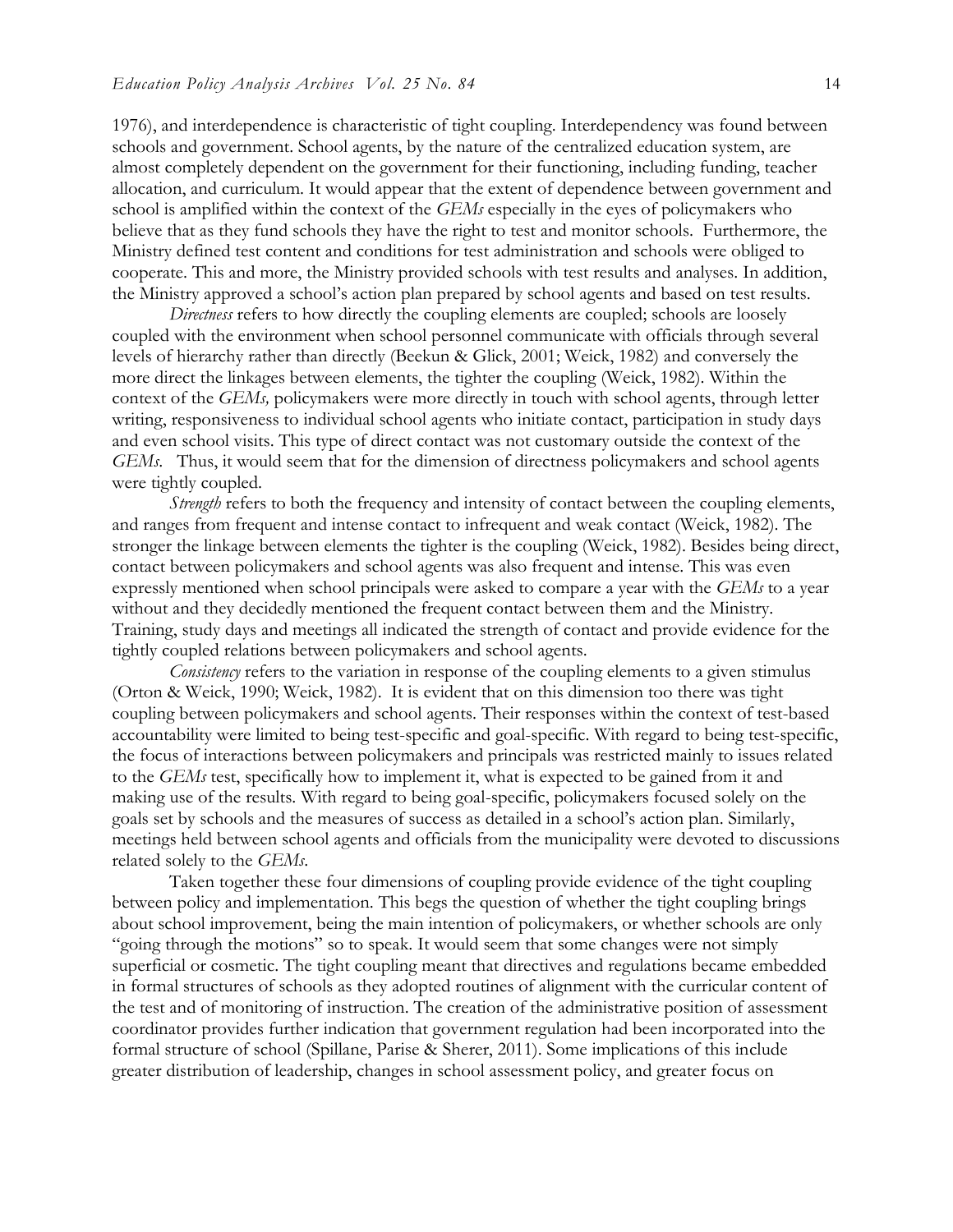methods of testing and assessment, and analysis and interpretation of assessment results, to name just a few.

The tight coupling also meant the promotion of a stronger commitment to professional development. Both principals and teachers were required to participate in various workshops and study days offered by the Ministry. These opportunities for professional developed contributed to school agents' enhanced competences. The participation in common professional development also meant the creation of a "common language", something that in principle could bring about mutual understanding at all levels of the education system and between administration and staff in the schools.

The tight coupling evidenced between policy, administration and teaching, and the resultant conforming of schools to government mandates, may be explained by the process of institutional isomorphism (DiMaggio & Powell, 1983), which, as Fusarelli (2002) has argued, "serves to tighten the loose coupling of educational organizations" (p. 568). Indeed, institutional isomorphism has been used by institutional theory to explain why schools generally seem to respond to environmental shifts in similar ways (Burch, 2007; Ogawa, 1992; Powell & DiMaggio, 1991; Rowan & Miskel, 1999; Scott, 1991).

Isomorphism is defined as a "constraining process that forces one unit in a population to resemble other units that face the same set of environmental conditions" (DiMaggio & Powell, 1983, p. 66), in other words, that involves pressures towards conformity or compliance. Isomorphism can "cause whole populations and communities of organizations to act in concert as a result of their shared fate" (Rowan 2002, p. 61) and this seemed to be the case for the school agents in the current study.

Three types of pressures leading to institutional isomorphism (DiMaggio & Powell, 1983; Meyer & Rowan, 1977) include: *coercive* pressures, often involving political or government pressures and the force of the state to meet expectations and requirements, and including regulatory oversight, incentives, and control; *mimetic* pressures that ensure success in an uncertain environment by organizations drawing on habitual responses that had previously succeeded, by imitating or emulating other organizations' activities and successful peers, or by copying successful approaches of other organizations; *normative* pressures based on what is thought to be professional knowledge and how professionals should be or that rely on socialization (through professional organizations and professional media), which leads to viewing certain structures and processes as legitimate.

Coercive isomorphism was evident in the context of the *GEMs* as the test involved governmental regulation and political pressure exerted by the Ministry on the schools. Policymakers issued governmental directives, exercised control over the mechanisms of test development, administration and analysis and monitored the actions of schools within the context of the test. The actions of school agents reflected their compliance with these policy expectations. However, one may claim that compliance is inherent in a centralized education system, as by definition policy is top-down. Following the guidelines for the test may seem natural in schools that this has been there modus vivendi for all government initiatives.

Mimetic isomorphism was evident as schools tended to compare not only their test results but also the actions they had taken in order to achieve those results. They also turned to practices that had been successful in the past as similar tests had been given before. The sharing across schools may seem a positive action as it may contribute to shared understandings, learning from each other, and contribute to easing students' transition from elementary to junior high schools. However, this sharing could be derived not from a desire to share knowledge and expertise, or a learning community, but rather from competition. Whether this type of competition contributes to school improvement or not is an issue to be further pursued.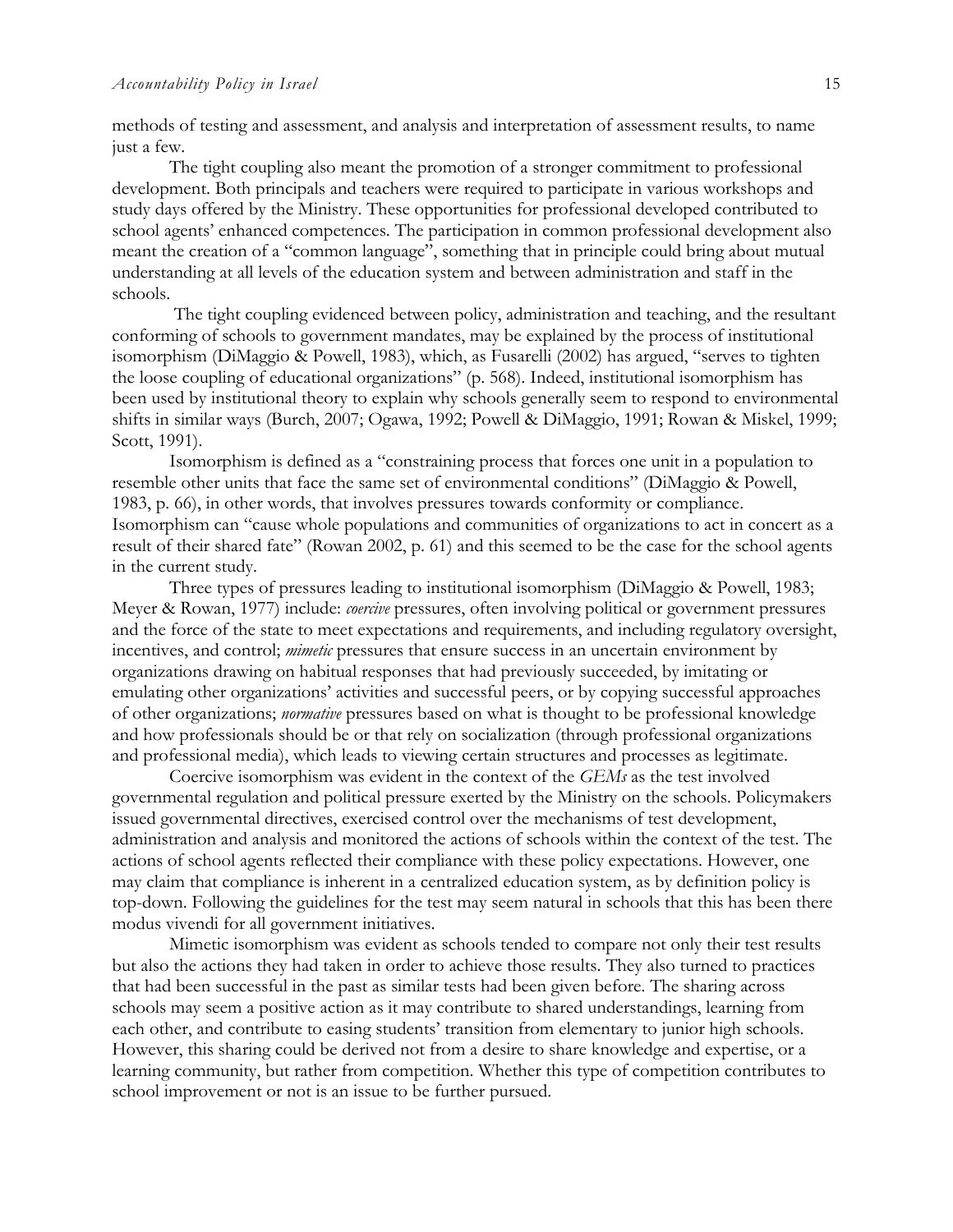Normative isomorphism was evident as the test was considered the norm for school work and for judging school performance. The test was considered by school agents to be a legitimate means of collecting information about the status of education in general and for decision making within the school in particular. The assessment imparts legitimacy to the school; therefore, the test becomes the norm, or at least the normative way of evaluating schools and their performance, to the exclusion or omission of alternative means of assessment that may be more conducive to learning. Norms tend to be the most embedded within school culture, and thus they are not easily changed. Because the test becomes the norm, the school agents may be directed toward it to the exclusion of other, perhaps more authentic and valid forms of assessment.

Viewing test-based accountability through the prism of new institutional theory and harnessing the concept of loose coupling is helpful in explaining the response of different schools to accountability pressures (Burch, 2007; Ogawa, 1992; Powell & DiMaggio, 1991). In the context of the Israeli *GEMs* test it appears that the tightening of relations between policymakers and school agents has heightened the centralization of an already centralized system. The policy of accountability and the policy instrument of a state-mandated test are powerful regulatory mechanisms that have successfully brought about tighter coupling between the school and its institutional environment and it would appear that breaking away may be almost impossible.

Indeed, some have wondered why teachers have not become more socially responsible about the use of tests (Shohamy, 2001, 2007). It would seem that the pressures of the institutional environment may be so great that teachers "are bound to uphold the 'way things are' because other ways of thinking or acting have become largely unthinkable" (Stryker, 1994, p. 867). Scott (2001), a leading organizational theorist, concurs and believes that compliance is a result of a belief that, under certain circumstances, "other types of behavior are inconceivable" (p. 134).

This study has not presented an exhaustive range of responses to the test-based accountability system in place in Israel. However, the results do provide insight into ways in which the policy context of state-mandated tests affects the perceptions and actions of principals and teachers. Studies on policy implementation within accountability systems have highlighted patterns of tight and loose coupling between policy, school and classroom, and have shown that teachers and administrators are attending to policies and working hard to implement them (Firestone et al., 1999; Hill, 2001). The tightly coupled relationship between the policy environment and schools has resulted in schools focusing on the tests as an indicator of school quality (Mintrop & Trujillo, 2007, p. 319). The tight coupling has also meant that policy is exerting control over the curriculum (Au, 2007). This tight coupling between schools and their governing agencies has been confirmed in the current study and it is not surprising when one considers that the system studied is a centralized one and that the general intention of test-based accountability is to increase external control over what happens in schools and classrooms (Fusarelli, 2002).

Policymakers in the centralized education system, focusing mainly on school improvement, should be aware of both the positive and negative aspects of the different types of isomorphism, minimizing coercive isomorphism and highlighting the positive aspects of mimetic and normative isomorphism. This has the potential to reduce the pressure brought to bear by themselves on schools and allow for more school autonomy. It could also have a more positive effect on school agents' morale (Ladd, 2017). In keeping with normative isomorphism, policymakers may also wish to explore other avenues of action, such as allowing schools to implement their own accountability system (Polikoff, McEachin, Wrabel, & Duque, 2015). In such a case, policymakers concerned with school progress, could design a range of tools for monitoring schools. This is especially relevant for policymakers who may have too narrow a view of schooling (Brighouse, et al., 2016). Another suggestion that has arisen from the literature is moving away from achievement gaps across the state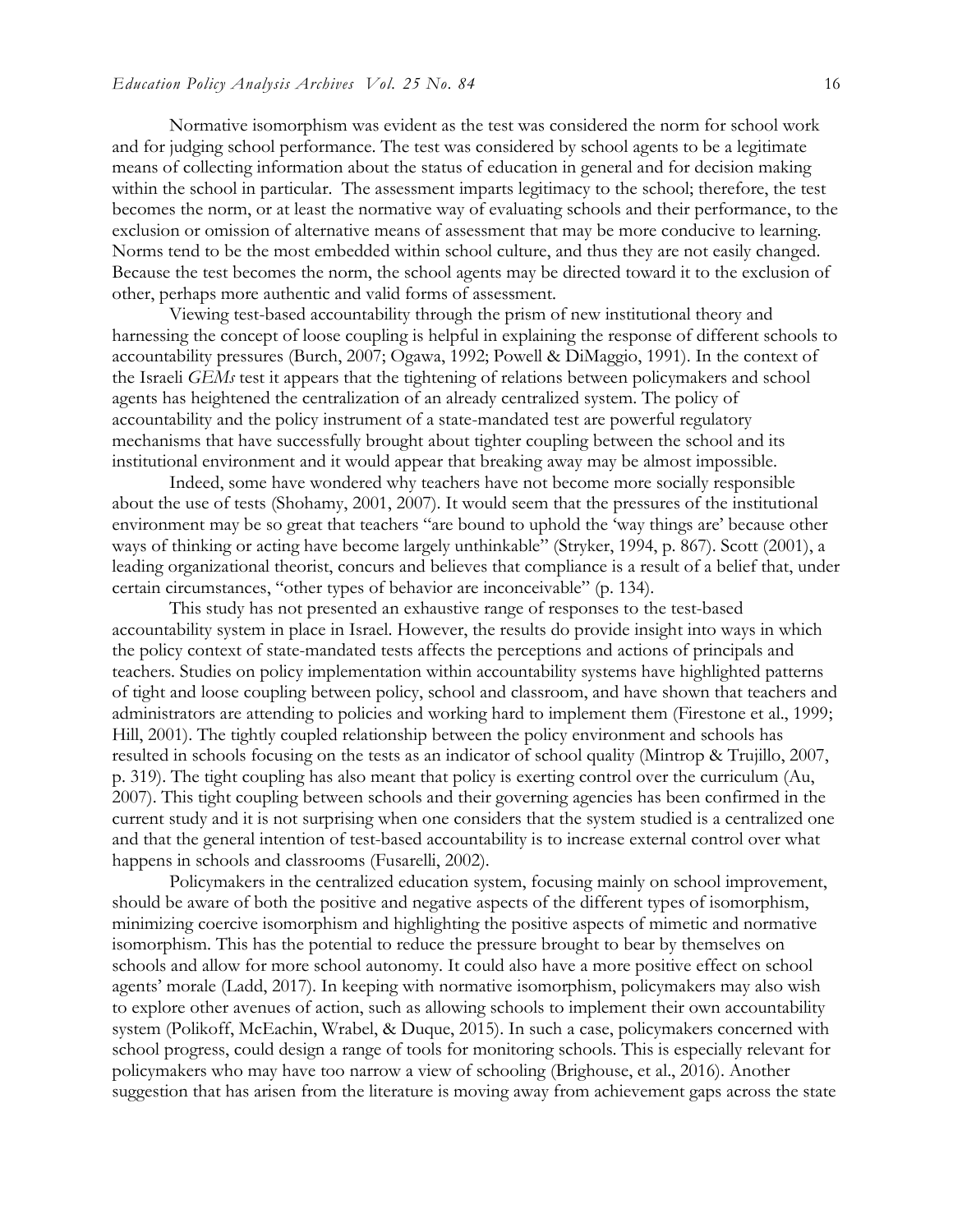#### *Accountability Policy in Israel* 17

to a focus on reducing within-school or within-district gaps (Ladd (2017; Neal & Schanzenbach, 2010). This would divert the focus from low-performing subgroups to reducing the gap within a school or district. It would also encourage teachers to make better use of assessment data, making the information gleaned from the test more meaningful and relevant. Focusing on the district rather than the state is particularly feasible in Israel as the system is divided into a number of districts and schools in the same district could pay more attention to all their students rather than pointing out a selected few.

It is necessary for school agents to not only understand policy messages and translate them into action; they should be aware of the possible sources of pressures on their work and interpret policy in a way that is not simply a direct response to such pressures (Dulude, Spillane & Dumay, 2017). School principals, being more aware of institutional pressures, may enhance the leadership skills necessary when faced with environmental shifts and their possible impact on schools. Programs designed for training future principals and teachers may benefit from insights gained in this study as to how school agents respond to policy mandates. Teachers may also be more empowered as they, too, become more aware of environmental shifts and their impact on their classroom practice. Pressures that seem to them as being unwarranted may be handled in ways that empower them rather than causing them to act in contradiction to their beliefs.

In the current study there was no attempt to analyze causative relations. However, there is a feeling that the test actually led to the response that was exhibited by schools both on the administrative level and on the level of the classroom. Of course, there may be any number of intervening variables that have contributed to the response of school agents to the policy. It is suggested that future research provide more insight into the causal relations between policy and policy implementation, perhaps through the design of a longitudinal study that closely follows schools over an extended period. A longitudinal design could also capture the long term effects of the policy. The local and more immediate responses of school personnel to accountability mandates, such as narrowing the curriculum, teaching to the test, and changing resource allocation, are clear. Indeed teachers and principals attest to the fact that they "get back to normal" after the test. The question remains to what extent the test has more far reaching consequences for the school.

This study focused on the main policymakers within the Ministry of Education as well as a number of officials external to the Ministry of Education, such as those in municipalities. However, other stakeholders holding influential positions may also be a source of important information, for example, officials from teachers' unions. It is recommended for future studies that officials from these unions be included as their response may provide more insight into the position of teacher representatives with regard to the accountability policy. It could also provide insight into the support teachers may expect if they were to consider a more activist stance as it is these unions that protect the rights of teachers. With regard teachers, the study focused on EFL teachers faced with the dictates of the *GEMs*. It is suggested that future studies focus on additional groups of teachers who are also faced with the same dictates, such as Math or Science teachers.

Another recommendation for future research is to focus on other sets of couplings. While a focus on couplings between educational organizations and their governing agencies was the center of the current study, there are additional coupling elements that are worth investigating as they are related to the effective functioning of schools. Under this heading would be included, for example, the relationship between teachers and their disciplinary societies or the coupling of schools with publishing houses and testing agencies. These issues of coupling are important not only to understand the work performed in schools as organizations in a given institutional field, but also to shed light on prospects for changing the nature of that work (Coburn, Hill, & Spillane, 2016).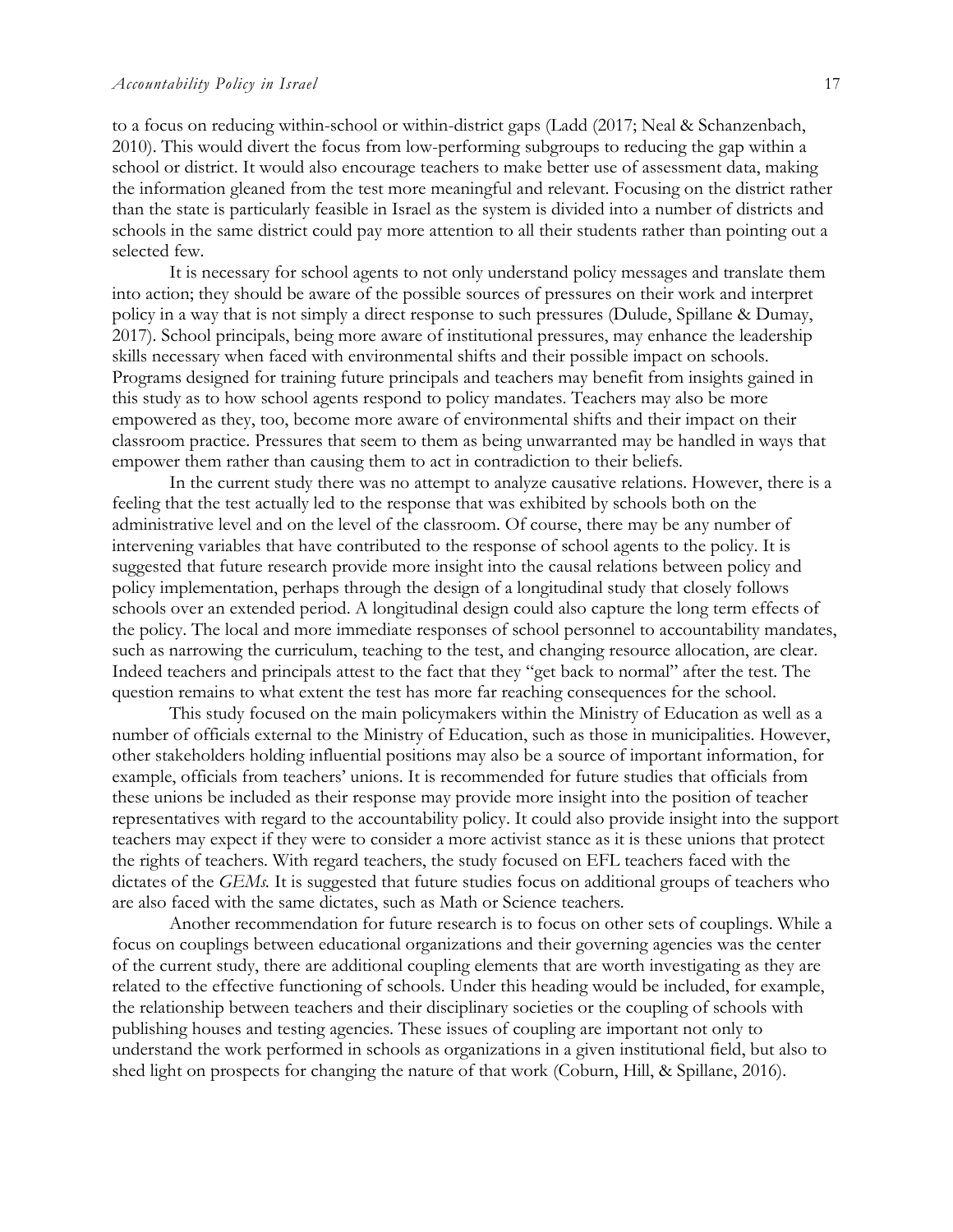In conclusion, a state-mandated test, conceived as an environmental shift through which isomorphic processes are invoked, has the power to bring about tight coupling between policymakers and school agents, between policy intention and policy implementation. This may be attributed to the joint and concerted effort on the part of the policymakers to ensure that schools comply with the accountability requirements. It may also be attributed to the fact that schools are strongly and directly dependent on governmental agencies. Whatever the case, school agents were aware of most of the intentions of policymakers for the test, and pragmatically translated policy into action, particularly in terms of preparing an action plan and following a national curriculum. Perhaps an understanding of policy intentions can temper the negative effects of top-down policy initiatives. Intentions being more transparent and implementers having a better understanding of policy intentions may allow for more mindful implementation of policy that is accompanied by a deep understanding of purpose and objectives. Having a better understanding of test-based accountability in the context of institutional theory could also contribute to school improvement. Taken together these could bring about more meaningful and lasting change.

## **Acknowledgements**

This study was part of the doctoral study of one of the writers under the supervision of Prof. Elana Shohamy of Tel Aviv University. The writers wish to thank Prof Elana Shohamy for her professional guidance and generous support.

## **References**

- Abrams, L. M. (2004). *Teachers' views of high-stakes testing: Implications for the classroom.* Education Policy Research Unit (EPRU), Arizona State University.
- Anagnostopoulos, D., & Rutledge, S. A. (2007). Making sense of school sanctioning policies in urban high schools: Charting the depth and drift of school and classroom change. *Teachers College Record, 109*, 1261-1302.
- Au, W. (2007). High-stakes testing and curricular control: A qualitative metasynthesis. *Educational Researcher, 36*, 258-267. https://doi.org/10.3102/0013189X07306523
- Bardach, E. (1977). *The implementation game: What happens after a bill becomes a law*. Cambridge: MIT Press.
- Barrett, B. (2009). No child left behind and the assault on teachers. *Teaching and Teacher Education, 25,*  1018-1025. https://doi.org/10.1016/j.tate.2009.03.021
- Beekun, R. I., & Glick, W. H. (2001). Organization structure from a loose coupling perspective: A multidimensional approach. *Decisions Sciences, 32*, 227-250. https://doi.org/10.1111/j.1540- 5915.2001.tb00959.x
- Berliner, D. C. (2009). MCLB (Much curriculum left behind): A U.S. calamity in the making. *The Educational Forum, 73*, 284-296. https://doi.org/10.1080/00131720903166788
- Bogdan, R. C., & Biklen, S. K. (1998). *Qualitative research in education: An introduction to theory and methods* (3rd ed.). Needham Heights, MA: Allyn & Bacon.
- Brighouse, M. H., Ladd, H. F., Loeb, S., & Swift, A. (2016). Educational goods and values: A framework for decision makers. *Theory and Research in Education, 14*, 3-25. https://doi.org/10.1177/1477878515620887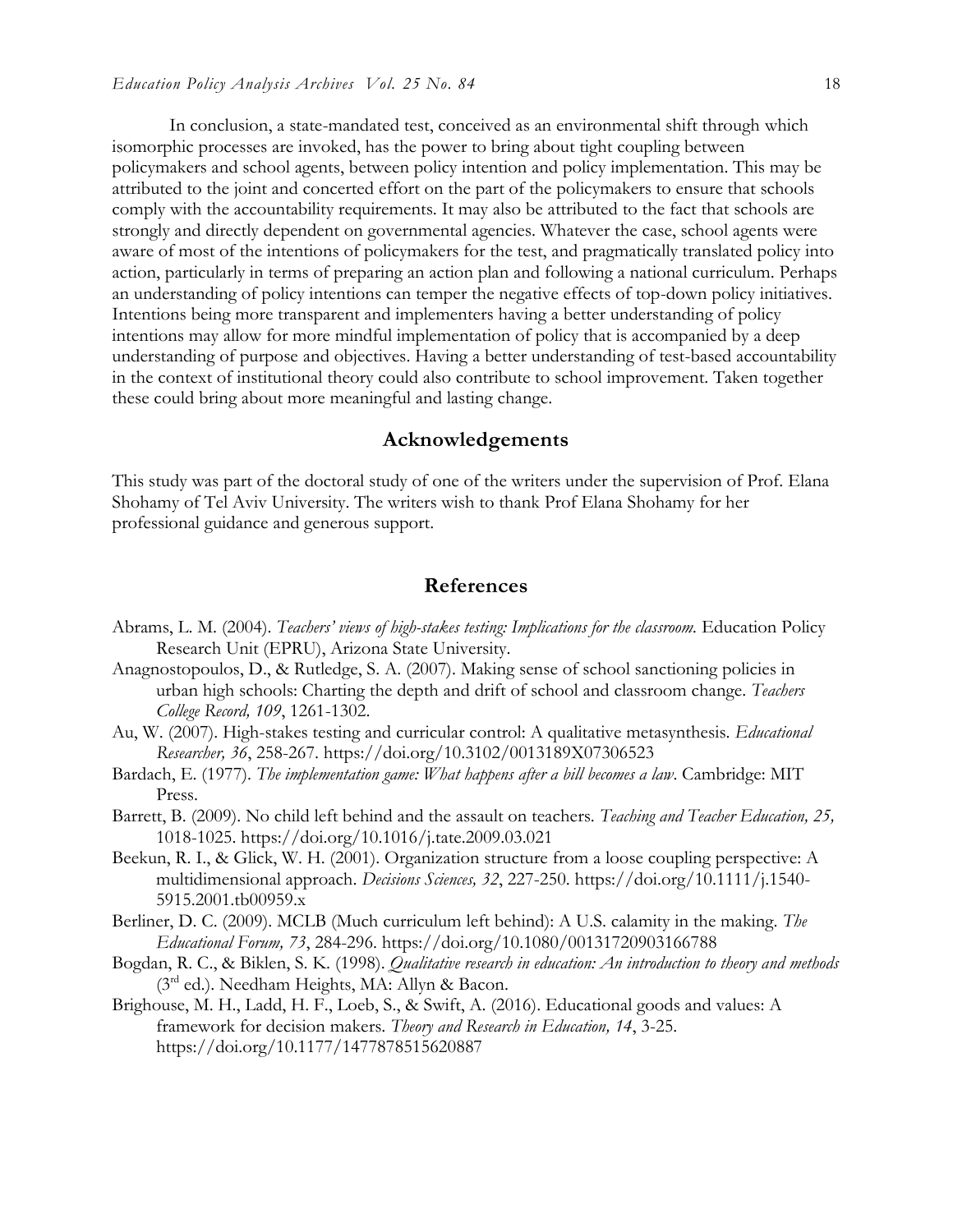- Brindley, G. (2008). Educational reform and language testing. In E. Shohamy & N. H. Hornberger (Eds.), *Encyclopedia of language and education (2nd Edition). Language testing and assessment* (pp. 349- 364). New York, NY: Springer Science. https://doi.org/10.1007/978-0-387-30424-3\_187
- Burch, P. (2007). Educational policy and practice from the perspective of institutional theory: Crafting a wider lens. *Educational Researcher, 36*, 84-95. https://doi.org/10.3102/0013189X07299792
- Burch, P., & Spillane, J. P. (2005). How subjects matter in district office practice: Instructionally relevant policy in urban school district redesign. *Journal of Educational Change*, *6*(1), 51-76. https://doi.org/10.1007/s10833-004-7781-5
- Cerna, L. (2013). The nature of policy change and implementation: a review of different theoretical approaches. Paris, France: OECD/CERI. Retrieved from https://pdfs.semanticscholar.org/15d8/a529d84b491b79d169aeabbfcb0532200971.pdf
- Coburn, C. E. (2004). Beyond decoupling: Rethinking the relationship between the institutional environment and the classroom. *Sociology of Education, 77*, 211–244. https://doi.org/10.1177/003804070407700302
- Coburn, C. E., Hill, H. C., & Spillane, J. P. (2016). Alignment and accountability in policy design and implementation: The Common Core State Standards and implementation research. *Educational Researcher, 45*, 243-251. https://doi.org/10.3102/0013189X16651080
- Cohen, D. K., Moffitt, S. L., & Goldin, S. (2007). Policy and practice: The dilemma. *American Journal of Education, 113*, 515-548. https://doi.org/10.1086/518487
- Creswell, J. W. (2007). *Qualitative inquiry and research design*. Thousand Oaks, CA: SAGE.
- Crocco, M. S., & Costigan, A. T. (2007). The narrowing of curriculum and pedagogy in the age of accountability. *Urban Education, 42*, 512-535. https://doi.org/10.1177/0042085907304964
- David, J. (2011). What students need to learn: High-stakes testing narrows the curriculum. *Educational Leadership, 68*(6), 78-80.
- DeBard, R., & Kubow, P. K. (2002). From compliance to commitment: The need for constituent discourse in implementing testing policy. *Education Policy, 16*, 387-405. https://doi.org/10.1177/08904802016003002
- Diamond, J. B. (2007). Where the rubber meets the road: Rethinking the connection between highstakes testing policy and classroom instruction. *Sociology of Education, 80*, 285-313. https://doi.org/10.1177/003804070708000401
- Diamond, J. B. (2012). Accountability policy, school organization, and classroom practice: Partial recoupling and educational opportunity. *Education and Urban Society, 44*, 151-182. https://doi.org/10.1177/0013124511431569
- DiMaggio, P. J., & Powell, W. W. (1983). The iron cage revisited: Institutional isomorphism and collective rationality in organizational fields. *American Sociological Review, 48*, 63-82. https://doi.org/10.2307/2095101
- Dorn, S. (2007). *Accountability Frankenstein: Understanding and taming the monster.* Charlotte, NC: Information Age.
- Dulude, E., Spillane, J. P., & Dumay, X. (2017). High stakes policy and mandated curriculum: A rhetorical argumentation analysis to explore the social processes that shape school leaders' and teachers' strategic responses. *Educational Policy*, *31*, 364-403. https://doi.org/10.1177/0895904815598396
- Dunn, R., Jaafar, S. B., Earl, L., & Katz, S. (2013). Towards data-informed decisions: from ministry policy to school practice. In K. Schildkamp, M. K. Lai, & L. Earl (Eds.), *Data-based decision making in education* (pp. 155-175). Dordrecht, Netherlands: Springer. https://doi.org/10.1007/978-94-007-4816-3\_9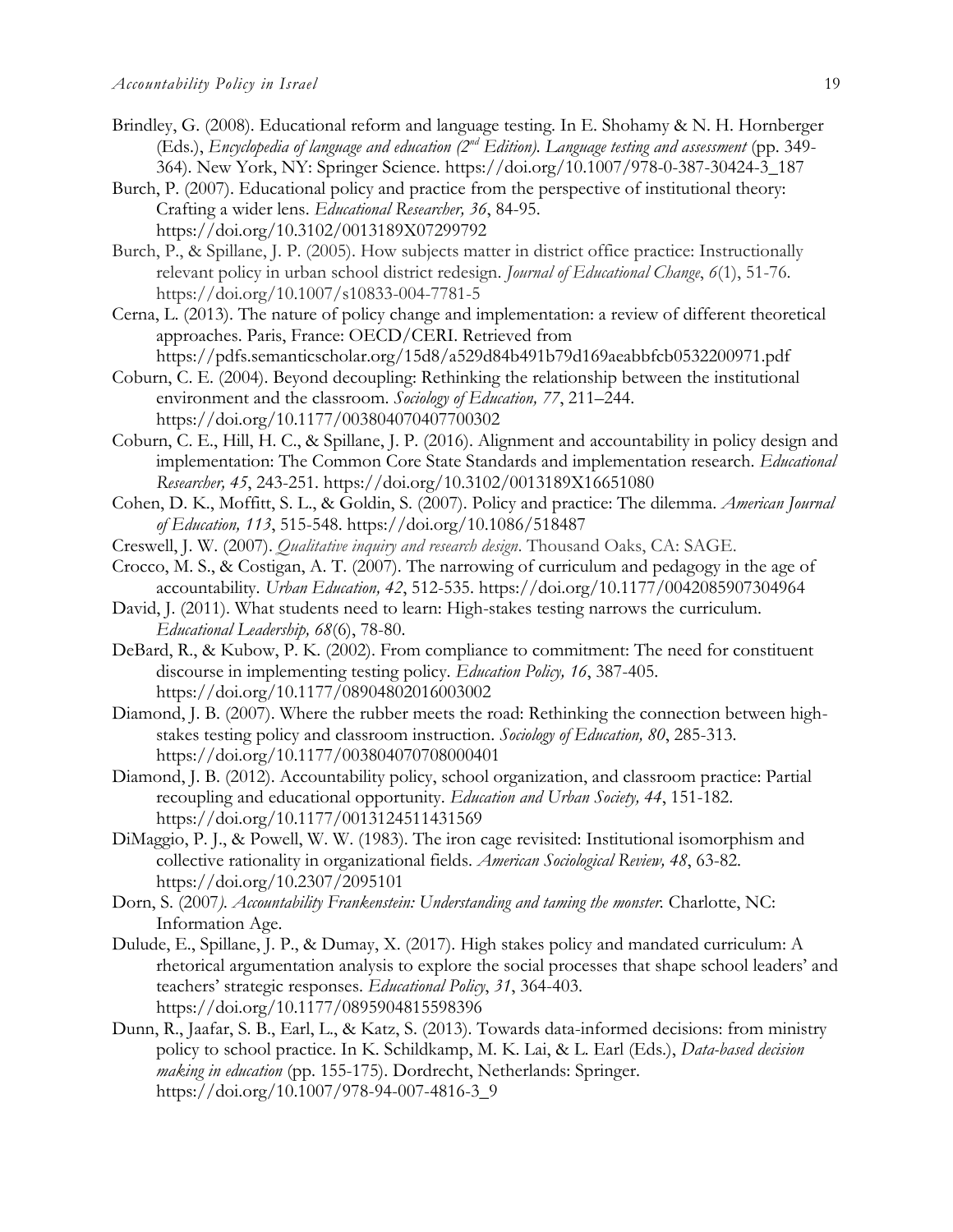- Figlio, D. N. & Getzler, L. S. (2002). *Accountability, ability, and disability: Gaming the system?* Cambridge, MA: National Bureau of Economic Research. https://doi.org/10.3386/w9307
- Figlio, D. N., & Loeb, S. (2011). School accountability. In E. A. Hanushek, S. Machin & L. Woessmann (Eds.), *Handbooks in economics: Economics of education* (Vol. 3) (pp. 383-421). North-Holland, the Netherlands: Elsevier. https://doi.org/10.1016/B978-0-444-53429-3.00008-9
- Firestone, W. A. (2014). Teacher evaluation policy and conflicting theories of motivation. *Educational Researcher*, *43*, 100-107. https://doi.org/10.3102/0013189X14521864
- Firestone, W. A., Fitz, J., & Broadfoot, P. (1999). Power, learning, and legitimation: Assessment implementation across levels in the United States and the United Kingdom. *American Educational Research Journal, 36*, 759-793. https://doi.org/10.3102/00028312036004759
- Firestone, W. A., Mayrowetz, D., & Fairman, J. (1998). Performance-based assessment and instructional change the effects of testing in Maine and Maryland. *Educational Evaluation and Policy Analysis, 20*, 95-113. https://doi.org/10.3102/01623737020002095
- Firestone, W. A., Monfils, L. F., Schorr, R. Y., Hicks, J. E., & Martinez, M. C. (2004). Pressure and support. In W. Firestone, L. Monfils & R. Schorr (Eds.), *The ambiguities of teaching to the test. Standards, assessment and educational reform* (pp. 63-90). Mahwah, NJ: Lawrence Erlbaum Associates.
- Fusarelli, L..D. (2002). Tightly coupled policy in loosely coupled systems: Institutional capacity and organizational change. *Journal of Educational Administration, 40*, 561-575. https://doi.org/10.1108/09578230210446045
- Glass, G. (1990). Using student test scores to evaluate teachers. In J. Millman & L. Darling-Hammond (Eds.), *The new handbook of teacher evaluation* (pp. 229-40). Newbury Park, CA: SAGE. https://doi.org/10.4135/9781412986250.n14
- Grant, S. G. (2000). Teachers and tests: Exploring teachers' perceptions of changes in the New York state testing program*. Education Policy Analysis Archives, 8*(14). https://doi.org/10.14507/epaa.v8n14.2000
- Hamilton, L. S. (2003). Assessment as a policy too. *Review of Research in Education, 27*, 25-68. https://doi.org/10.3102/0091732X027001025
- Hamilton, L. S., & Stecher, B. M. (2006, April). *Measuring educators' responses to high-stakes testing.* Paper presented at the Annual Meeting of the American Educational Research Association, San Francisco.
- Hamilton, L. S., Stecher, B. M., & Klein, S. P. (Eds.) (2002). *Making sense of test-based accountability in education.* Washington DC: Rand.
- Hamilton, L. S., Stecher, B. M., Marsh, J. A., Sloan McComb, J., Robyn, A., Lin Russell, J…Barney, H. (2007). *Standards-based accountability under no child left behind: Experiences of teachers and administrators in three states*. Santa Monica, CA: RAND Corporation, MG- 589-NSF.
- Hanson, M. (2001). Institutional theory and educational change. *Educational Administration Quarterly, 37*, 637-661. https://doi.org/10.1177/00131610121969451
- Hanushek, E. A., & Raymond, M. E. (2002, June). *Lessons about the design of state accountability systems.*  Paper prepared for Taking Account of Accountability: Assessing Policy and Politics Harvard University.
- Hanushek, E. A., & Woessmann, L. (2014). Institutional structures of the education system and student achievement: A review of cross-country economic research. In R. Strietholt, W. Bos, J. E. Gustafsson, & M. Rosén (Eds.)*, Educational policy evaluation through international comparative assessment* (pp. 145-175). New York NY: Waxmann Verlag.
- Hasse, R., & Krücken, G. (2014). Coupling and decoupling in education. In B. Holzer & T. Werron (Eds.), *From globalization to world society*, (pp. 197-214). New York: Routledge.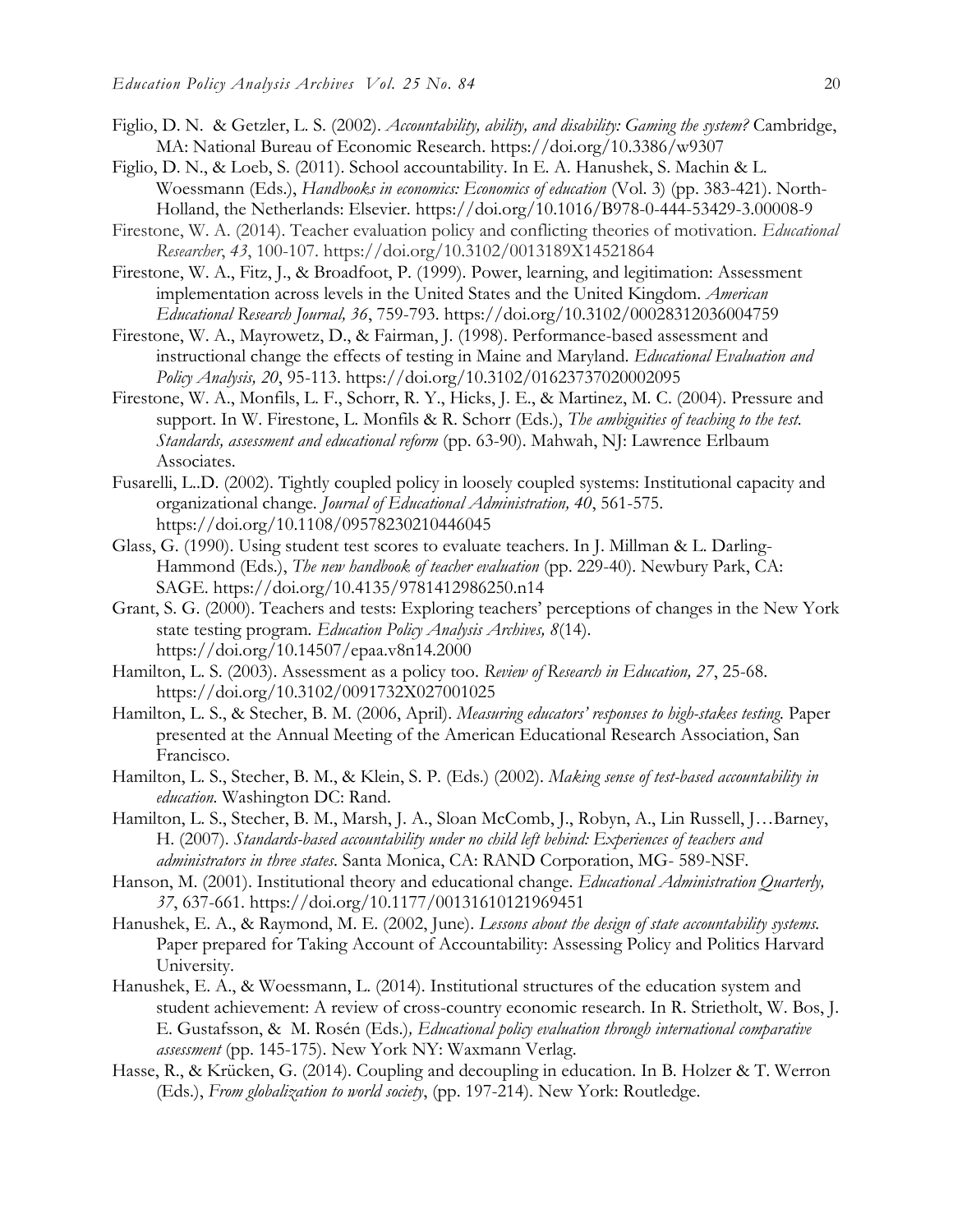- Heineke, A. J., Ryan, A. M., & Tocci, C. (2015). Teaching, learning, and leading preparing teachers as educational policy actors. *Journal of Teacher Education, 66*(4), 382-394. https://doi.org/10.1177/0022487115592031
- Herman, J. L. (2007). *Accountability and assessment: Is public interest in K-12 education being served?*  (CRESST Report 728). Los Angeles, CA: University of California, National Center for Research on Evaluation, Standards, and Student Testing (CRESST).
- Hill, H. C. (2001). Policy is not enough: Language and the interpretation of state standards. *American Educational Research Journal, 38*, 289–318. https://doi.org/10.3102/00028312038002289
- Johnson, R. B., Onwuegbuzie, A. J., & Turner L. A. (2007). Toward a definition of mixed methods research. *Journal of Mixed Methods Research, 1*, 112-133. https://doi.org/10.1177/1558689806298224
- Jones, B. D., & Egley, R. J. (2004). Voices from the frontlines: Teachers' perceptions of high-stakes testing. *Education Policy Analysis Archives*, *12*(39). https://doi.org/10.14507/epaa.v12n39.2004
- Jones, M. G., Jones, B. D., & Hargrove, T. Y. (2003). *The unintended consequences of high-stakes testing.* Lanham, MD: Rowman and Littlefield.
- Kelly, K, Odden, A., Milanowski, A., & Heneman, H. (2000). *The motivational effects of school-based performance awards.* CPRE Policy Briefs. Retrieved from http://www.cpre.org/Publications/rb29.pdf
- Kennedy, M., Ball, D., & McDiarmid, G. (1993). *A study package for examining and tracking changes in teachers' knowledge* (Technical Series 93-1), East Lansing, MI: NCRTL.
- Khattri, N., & Sweet, D. (1996). Assessment reform: Promises and challenges. In M. Kane & R. Mitchell (Eds.), *Implementing performance assessment: Promises, problems, and challenges* (pp.1–21). Hillsdale, NJ: Erlbaum.
- Koretz, D., & Barron, S. (1998). *The validity of gains on the Kentucky instructional results information system*  (Report No. MR-1014-EDU). Santa Monica, CA: RAND.
- Koretz, D., McCaffrey, D., & Hamilton, L. (2001). *Toward a framework for validating gains under highstakes conditions* (CSE Tech. Rep. No. 551). Los Angeles: University of California, National Center for Research on Evaluation, Standards, and Student Testing (CRESST).
- Koretz, D., Linn, R. L., Dunbar, S. B., & Shepard, L. A. (1991, April). The effects of high-stakes testing: Preliminary evidence about generalization across tests. In R. L. Linn (chair), *The Effects of High Stakes Testing*. Symposium presented at the annual meeting of the American Educational Research Association and the National Council on Measurement in Education, Chicago.
- Ladd, H. F. (2017). No child left behind: A deeply flawed federal policy. *Journal of Policy Analysis and Management, 36*, 461-469. https://doi.org/10.1002/pam.21978
- LeCompte, M., & Preissle, J. (1993). *Ethnography and Qualitative Design in Educational Research* (2<sup>nd</sup> ed.). London: Academic Press.
- Leithwood, K., Steinbach, R. & Jantzi, D. (2002). School leadership and teachers' motivation to implement accountability policies. *Education Administration Quarterly, 38*, 94-119. https://doi.org/10.1177/0013161X02381005
- Linn, R. L. (2000). Assessments and accountability. *Educational Researcher, 29*(2), 4-16. https://doi.org/10.3102/0013189X029002004
- Linn, R. L. (2004). Accountability models. In S. H. Fuhrman, & R. F. Elmore (Eds.), *Redesigning accountability systems for education* (pp. 245–273). New York: Teachers College Press.
- Lipman, P. (2004). *High stakes education: Inequality, globalization, and urban school reform*. New York: Routledge. https://doi.org/10.4324/9780203465509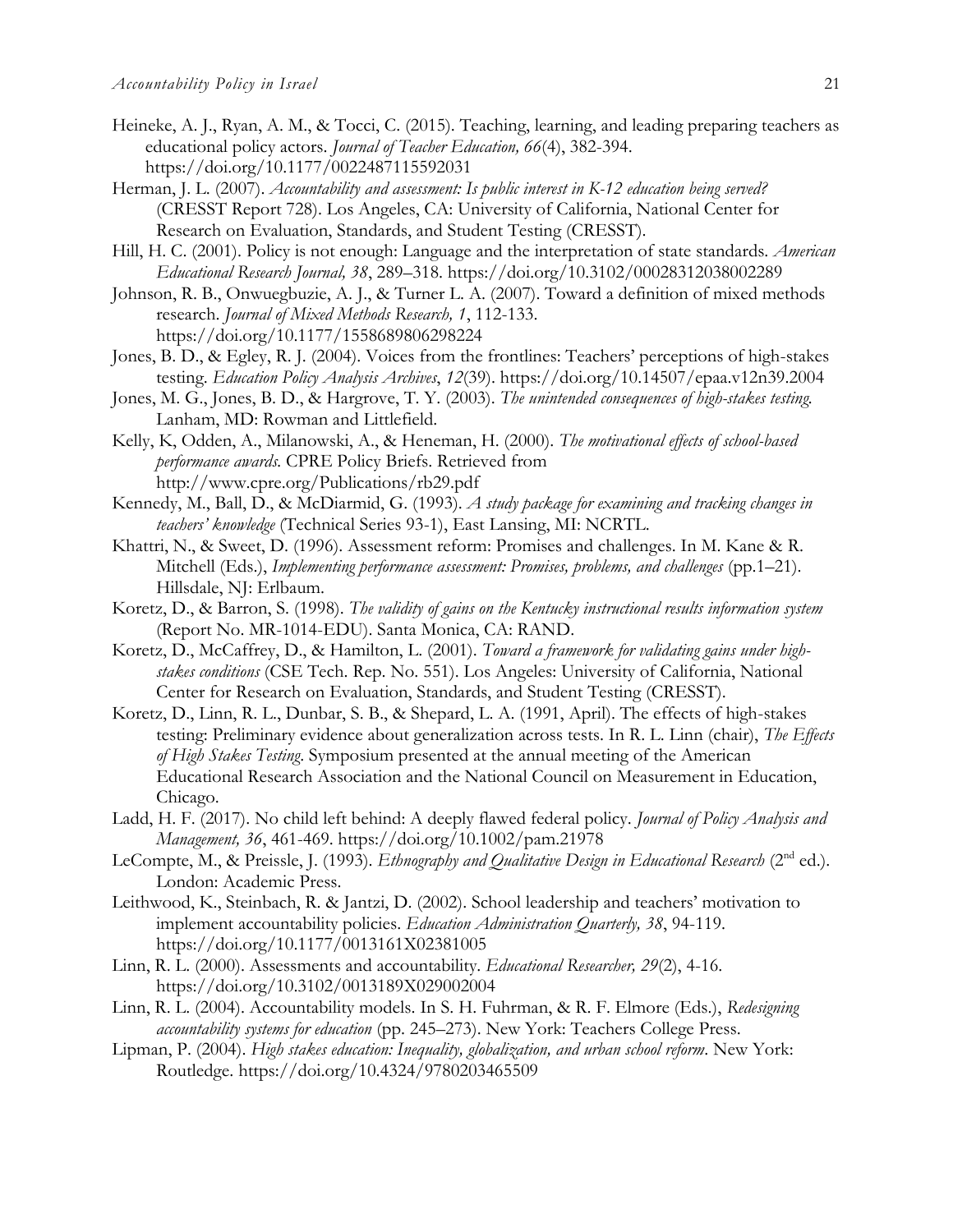- Louis, K. S., Febey, K., & Schroeder, R. (2005). State-mandated accountability in high schools: Teachers' interpretations of a new era. *Educational Evaluation and Policy Analysis, 27*, 177-204. https://doi.org/10.3102/01623737027002177
- Louis, K., Leithwood, K., Wahlstrom, K., & Anderson, S. (2010). *Investigating the links to improved student learning.* Washington, DC: Wallace Foundation.
- Lyons, J. E., & Algozzine, B. (2006). Perceptions of the impact of accountability on the role of principals. *Education Policy Analysis Archives, 14*. https://doi.org/10.14507/epaa.v14n16.2006
- Malen, B., & Rice, J. (2008). A framework for assessing the impact of educational reforms on school capacity. Insights from studies of high-stakes accountability initiatives. In J. King Rice, J.K., & C. Roellke, (Eds.), *High stakes accountability: Implications for resources and capacity*. Charlotte, NC: Information Age Publishing.
- Marshall, C. (1998). Bridging the chasm between policy makers and educators. *Theory into Practice*, *27*, 98–105. https://doi.org/10.1080/00405848809543337
- May, P. J. (2012). Policy Design and Implementation in in B.G. Peters & J. Pierre (Eds.) *Handbook of Public Administration* (2nd ed.; pp. 279-291). London: SAGE. https://doi.org/10.4135/9781446200506.n18
- McDermott, K. A. (2007). "Expanding the moral community" or "blaming the victim"? The politics of state educational accountability policy. *American Educational research Journal, 44*, 77-111. https://doi.org/10.3102/0002831206299010
- McDonnell, L. M. (1994a). *Policymakers' views of student assessment.* Santa Monica, CA: RAND. https://doi.org/10.1037/e652792011-001
- McDonnell, L. M. (1994b) Assessment policy as persuasion and regulation. *American Journal of Education, 102,* 394-420. https://doi.org/10.1086/444080
- McDonnell, L. M. (2013). Educational accountability and policy feedback. *Educational Policy, 27*, 170- 189. https://doi.org/10.1177/0895904812465119
- McGill-Franzen, A., & Allington, R. L. (1993). Flunk 'em or get them classified: The contamination of primary grade accountability data. *Educational Researcher, 22,* 19-22. https://doi.org/10.3102/0013189X022001019
- McLaughlin, M. W. (1991). Test-based accountability as a reform strategy. *Phi Delta Kappan*, *73*, 248- 51.
- McLaughlin, M. W. & Talbert, J. E. (1993). *Contexts that matter for teaching and learning*. Stanford, CA: Center for Research on the Context of Secondary School Teaching.
- McLaughlin, M. W. & Talbert, J. E. (2001). *Professional communities: and the work of high school teaching.* Chicago: University of Chicago Press.
- Metz, M. H. (1990). Real school: A universal drama amid disparate experience. In M. E. Goertz & D. E. Mitchell (Eds.), *Education politics for the new century: The twentieth anniversary yearbook of the Politics of Education Association* (pp. 75-91). London: The Falmer Press.
- Meyer, J., & Rowan, B. (1977). Institutionalized organizations: Formal structure as myth and ceremony. *American Journal of Sociology, 83*, 340-63. https://doi.org/10.1086/226550
- Meyer, J. W., Scott, W. R., & Deal, T. E. (1981). Institutional and technical sources of organizational structure: Explaining the structure of educational organizations. In H. D. Stein (Ed.), *Organization and the human services: Cross-disciplinary reflections* (pp. 151-179). Philadelphia: Temple University Press.
- Mintrop, H. & Trujillo, T. (2007). The practical relevance of accountability systems for school improvement: A descriptive analysis of California schools. *Educational Evaluation and Policy Analysis, 29*(4), 319-352. https://doi.org/10.3102/0162373707309219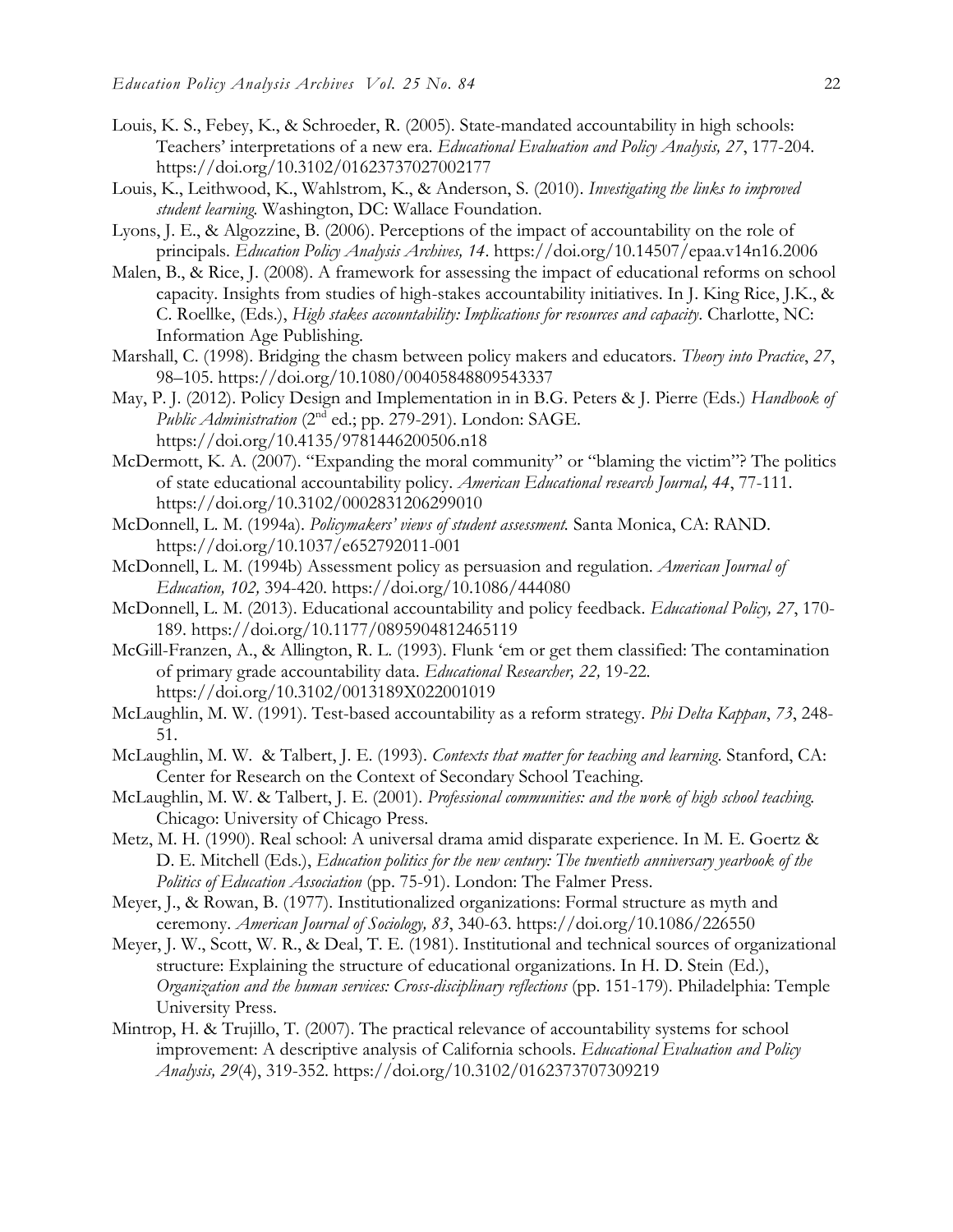- Mitchell, K. J. (1996). *Reforming and conforming: NASDC principals discuss school accountability systems*. Santa Monica, CA: RAND.
- Moe, T. M. (2003). Politics, control, and the future of school accountability. In P. E. Peterson & M. R. West (Eds.), *No child left behind? The politics and practice of school accountability* (pp. 55–79). Washington, DC: Brookings Institution Press.
- Neal, D., & Schanzenbach, W. D. (2010). Left behind by design: Proficiency counts and test-based accountability. *The Review of Economics and Statistics, 92*, 263-283. https://doi.org/10.1162/rest.2010.12318
- Nichols, S. L., & Berliner, D. C. (2007). *Collateral damage: How high-stakes testing corrupts America's schools.* Cambridge, MA: Harvard Education Press.
- Ogawa, R. T. (1992). Institutional theory and examining leadership in schools. *International Journal of Educational Management, 6*, 14-21. https://doi.org/10.1108/09513549210014169
- Orton, J. D. & Weick, K. E. (1990). Loosely coupled systems: A reconceptualization. *Academy of Management Review, 15*, 203-223.
- O'Toole, L. J. R. Jr. (1995). Rational choice and policy implementation. *American Review of Public Administration, 25*, 43-57. https://doi.org/10.1177/027507409502500103
- O'Toole, L. J. R. Jr. (2000). Research on policy implementation: Assessment and prospects. *Journal of Public Administration Research and Theory, 20*, 263-288. https://doi.org/10.1093/oxfordjournals.jpart.a024270
- Patton, M. (2015). *Qualitative Research & Evaluation Methods.* (3<sup>rd</sup> ed.). Atlanta GEO: Sage Publications.
- Pedulla, J. J., Abrams, L. M., Madaus, G. F., Russell, M. K., Ramos, M. A., & Miao, J. (2003). *Perceived effects of state-mandated testing.* Programs on Teaching and Learning: Findings from a National Survey. Boston, MA: National Board of Educational Testing and Public Policy. Lynch School of Education, Boston College.
- Pfeffer, J., & Salancik, G. (1978). *The external control of organizations: A resource dependence perspective*. New York: Harper & Row.
- Placier, P. L., Hager, D. R., & Hull, A. M. (2005). Appearances can be deceiving. In J. G. Petersen & L. D. Fusarelli (Eds.), *Superintendents and school boards in changing times* (pp. 95-116). Charlotte, NC: Information Age Publishing.
- Polikoff, M. S., McEachin, A. J., Wrabel, S. L., & Duque, M. (2014). The waive of the future? School accountability in the waiver era. *Educational Researcher, 43*, 45-54. https://doi.org/10.3102/0013189X13517137
- Polikoff, M., McEachin, A., Wrabel, S., & Duque, M. (2015). *Grading the No Child Left Behind waivers*. Washington, DC: American Enterprise Institute.
- Powell, W. W., & Di Maggio, P. J. (1991). *The new institutionalism in organizational analysis.* Chicago IL: University of Chicago Press.
- Powell, W. W., & DiMaggio, P. J. (Eds.). (2012). *The new institutionalism in organizational analysis*. Chicago, IL: University of Chicago Press.
- Robertson, J. E. (2003). Teachers' perceptions of accountability at an international school. *Journal of Research in International Education, 2*, 277-300. https://doi.org/10.1177/1475240903002003002
- Romberg, T. A., Zarinnia, E. A., & Williams, S. R. (1989). *The influence of mandated testing on mathematics instruction: Grade 8 teachers' perceptions.* Madison, WI: University of Wisconsin, Center for Educational Research, School of Education, and Office of Educational Research and Improvement of the United States Department of Education.
- Rowan, B. (1982). Organizational structure and the institutional environment: The case of public schools. *Administrative Science Quarterly, 27*, 259-279. https://doi.org/10.2307/2392303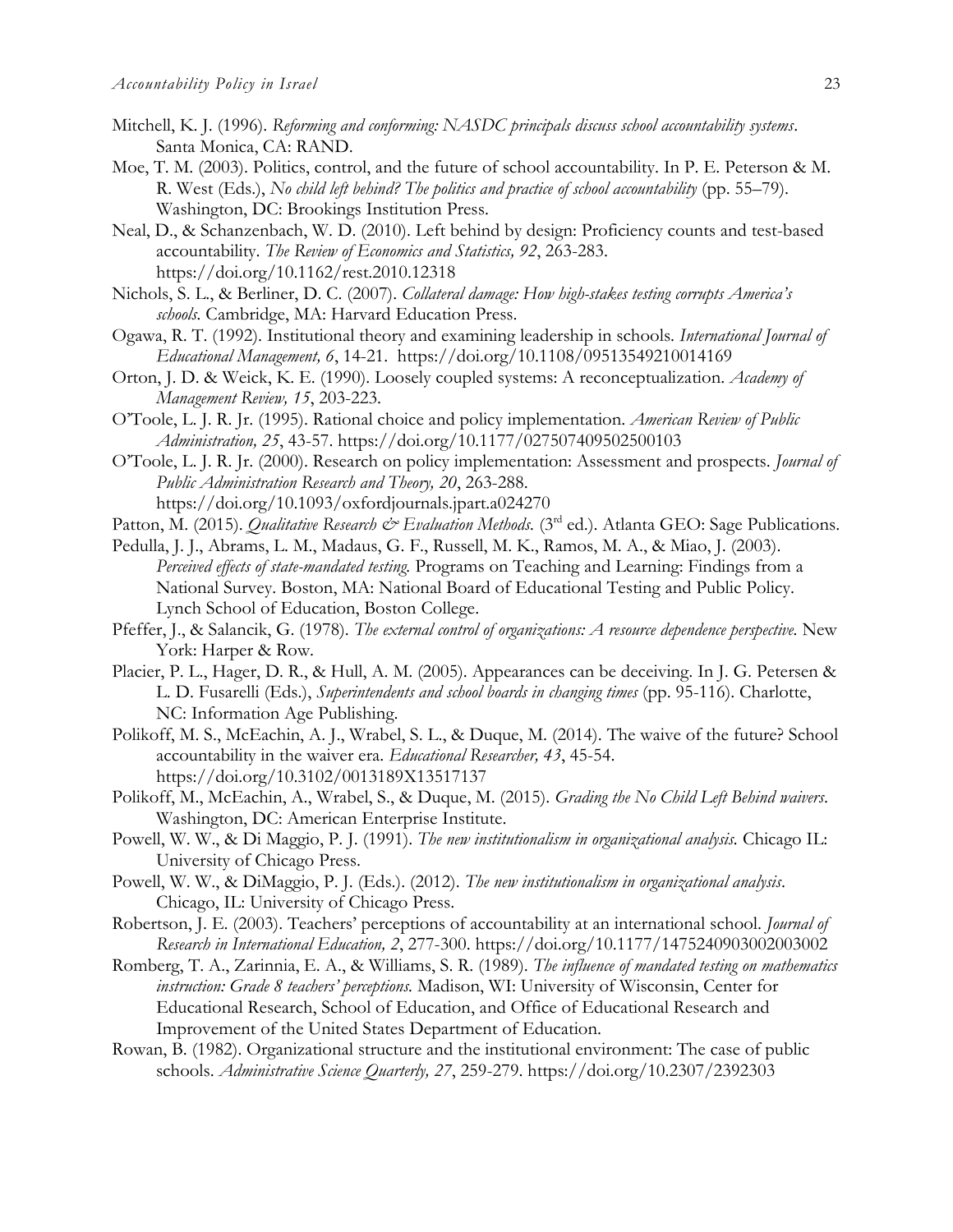- Rowan, B. (1995). Institutional analysis of educational organizations: Lines of theory and directions for research. In R. T. Ogawa (Ed.), *Advances in research and theories of school management and educational policy* (Vol. 3, pp. 1-20). Greenwich, CT: JIA.
- Rowan, B. (2002). The ecology of school improvement: Notes on the school improvement industry in the United States. *Journal of Educational Change, 3*, 283-314. https://doi.org/10.1023/A:1021277712833
- Rowan, B., & Miskel, C. G. (1999). Institution theory and the study of educational organizations. In J. Murphy & K. S. Louis (Eds.), *Handbook of research on educational administration*. (2<sup>nd</sup> ed., pp. 359-383). San Francisco: Jossey-Bass.
- Rusch, E. (2005). Institutional Barriers to Organizational Learning in School Systems: The power of silence. *Educational Administration Quarterly, 41*, 83-120. https://doi.org/10.1177/0013161X04269546
- Russell, J. L., & Bray, L. E. (2013). Crafting coherence from complex policy messages: Educators' perceptions of special education and standards-based accountability policies. *Education Policy Analysis Archives, 21*(12). https://doi.org/10.14507/epaa.v21n12.2013
- Rustique-Forrester, E. (2005). Accountability and the pressures to exclude: A cautionary tale from England. *Education Policy Analysis Archives, 13*(26). https://doi.org/10.14507/epaa.v13n26.2005
- Scott, W. R. (1991). Unpacking institutional arguments. In W.W. Powell & P.J. DiMaggio (Eds.), *The new institutionalism in organizational analysis* (pp. 164-182). Chicago: University of Chicago Press.
- Scott, W. R. (2001). *Institutions and organizations: Foundations for organizational science*. (2<sup>nd</sup> ed.) Thousand Oaks, Ca: SAGE.
- Scott, W. R. (2004). Institutional theory: Contributing to a theoretical research program. In K.G. Smith & M.A. Hitt (Eds.), *Great minds in management: The process of theory development* (pp. 460-484). Oxford, UK: Oxford University Press.
- Seashore L. K., & Robinson, V. M. (2012). External mandates and instructional leadership: school leaders as mediating agents. *Journal of Educational Administration, 50*, 629-665. https://doi.org/10.1108/09578231211249853
- Shepard, L. A., & Dougherty, K. C. (1991, April). *Effects of high-stakes testing on instruction*. Paper presented at the annual meeting of the American Educational Research Association and the National Council on Measurement in Education, Chicago.
- Shohamy, E. (2001). *The power of tests.* England: Longman.
- Shohamy, E. (2007). Tests as power tools: Looking back, looking forward. In J. D. Fox, M. Wesche, D. Bayliss, L. Cheng, C. E. Turner, & C. Doe (Eds.), *Language testing reconsidered* (pp. 141-152). Ottawa, ON: University of Ottawa Press.
- Shohamy, E. (2017). Critical language testing. In E. Shohamy, L. G. Or, & S. May (Eds*.), Language testing and assessment* (pp. 1-15). New York, NY: Springer International. https://doi.org/10.1007/978-3-319-02261-1\_26
- Singh-Pillay, A., & Alant, B. (2015). Tracing the policy mediation process in the implementation of a change in the Life Sciences curriculum. *African Journal of Research in Mathematics, Science and Technology Education, 19*, 12-22. https://doi.org/10.1080/10288457.2014.1002297
- Smith, M. L. (1991). Put to the test: The effects of external testing on teachers. *Educational Researcher, 20*(5), 8-11. https://doi.org/10.3102/0013189X020005008
- Smith, M. L, Edelsky, C., Draper, K., Rottenberg, C., & Cherland, M. (1989). *The role of testing in elementary schools.* Los Angeles, CA: Center for Research on Educational Standards and Student Tests, Graduate School of Education, UCLA.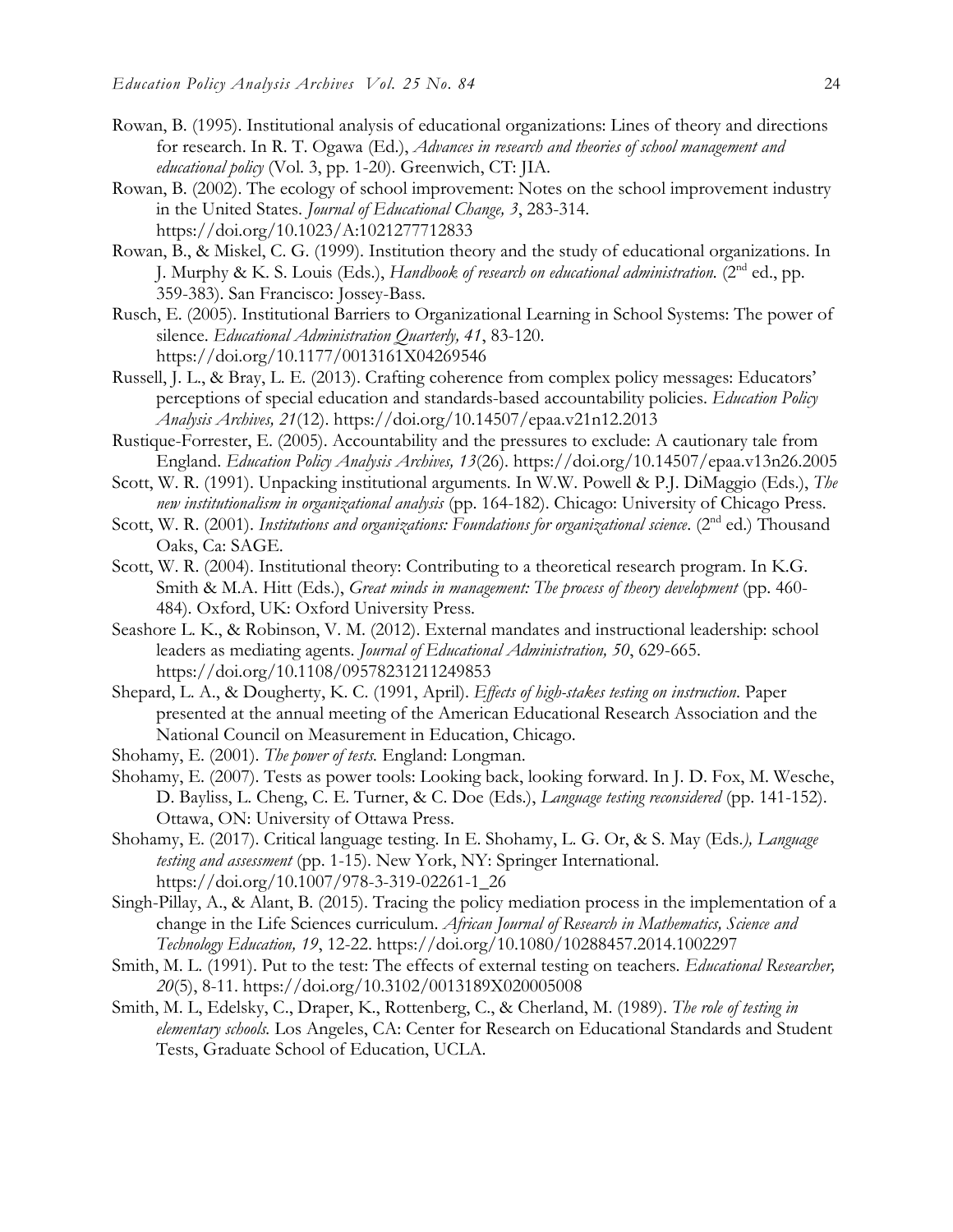- Spillane, J. P. (1999). External reform initiatives and teachers' efforts to reconstruct their practice: the mediating role of teachers' zones of enactment. *Journal of Curriculum Studies, 31*, 143-176. https://doi.org/10.1080/002202799183205
- Spillane, J. P. (2002). District policy making and state standards: A cognitive perspective on implementation. In A. Hightower, M. S. Knapp, J. Marsh, & M. McLaughlin (Eds.), *School districts and instructional renewal* (pp. 143-159). New York, NY: Teachers College Press.
- Spillane, J. P. (2004). *Standards Deviation*. Cambridge, MA: Harvard University Press.
- Spillane, J. P. (2013). The practice of leading and managing teaching in educational organisations. In OECD Center for Educational Research and Innovation (Ed.), *Educational Research and Innovation Leadership for 21st Century Learning* (pp. 59-82.). OECD Publishing.
- Spillane, J. P., & Burch, P. (2006). The institutional environment and the technical core in K-12 schools: "Loose coupling" revisited. In H.D. Meyer & B. Rowan (Eds.), *The new institutionalism in education* (pp. 89-100). Albany: State University of New York Press.
- Spillane, J. P., Gomez, L. M., & Mesler, L. (2009). Notes on reframing the role of organizations in policy implementation: Resources *for* practice, *in* practice. In G. Sykes, B. Schneider, D. N. Plank (Eds.), *Handbook of education policy research* (pp. 409-426). Stanford, CA: National Academy of Education.
- Spillane, J. P., & Hopkins, M. (2013). Organizing for instruction in education systems and school organizations: How the subject matters. *Journal of Curriculum Studies, 45*, 721-747. https://doi.org/10.1080/00220272.2013.810783
- Spillane, J. P., Parise, L. M., & Sherer, J. Z. (2011). Organizational routines as coupling mechanisms: Policy, school administration, and the technical core. *American Educational Research Journal, 48*, 586-619. https://doi.org/10.3102/0002831210385102
- Stecher, B. M. & Borko, H. (2002). *Combining surveys and case studies to examine standards-based educational reform.* (CSE Technical Report 565). Los Angeles: Center for Research on Evaluation, Standards, and Student Testing (CRESST).
- Stecher, B. M., & Chun, T. (2001). *School and classroom practices during two years of education reform in Washington State*. CSE Technical Report 550. Los Angeles: National Center for Research on Evaluation, Standards, and Student Testing.
- Stryker, R. (1994). Rules, resources, and legitimacy processes: Some implications for social conflict, order, and change. *The American Journal of Sociology, 99*, 847-910. https://doi.org/10.1086/230366
- Swanson, C. B. (2005). Organizational coupling, control, and change: The role of higher-order models of control in educational reform. In L.V. Hedges & B. Schneider (Eds.), *The social organization of schooling* (pp. 244-269). New York, NY: Russell Sage Foundation.
- Tahmasbi, S., & Yamini, M. (2012). Teachers' interpretations and power in a high-stkaes test: A CLA perspective. *English Linguistics Research, 1*(2), 53-61. https://doi.org/10.5430/elr.v1n2p53
- Unger, C., Lane, B., Cutler, E., Lee, S., Whitney, J. Arruda, E., & Silva, M. (2008). *How can state education agencies support district improvement?* New York, NY: The Education Alliance, Brown University.
- Warren, C. A. B., & Karner, T. X. (2010). *Discovering qualitative methods: Field research, interviews, and analysis.* New York: Oxford University Press.
- Watanabe, M. (2007). Displaced teacher and state priorities in a highstakes accountability context. *Educational Policy, 21*(2), 311-368. https://doi.org/10.1177/0895904805284114
- Weick, K.E. (1976). Educational organizations as loosely coupled systems. *Administrative Science Quarterly, 21*, 1-19. Reprinted in J. V. Baldridge & T. Deal (1983). (Eds.), *The dynamics of*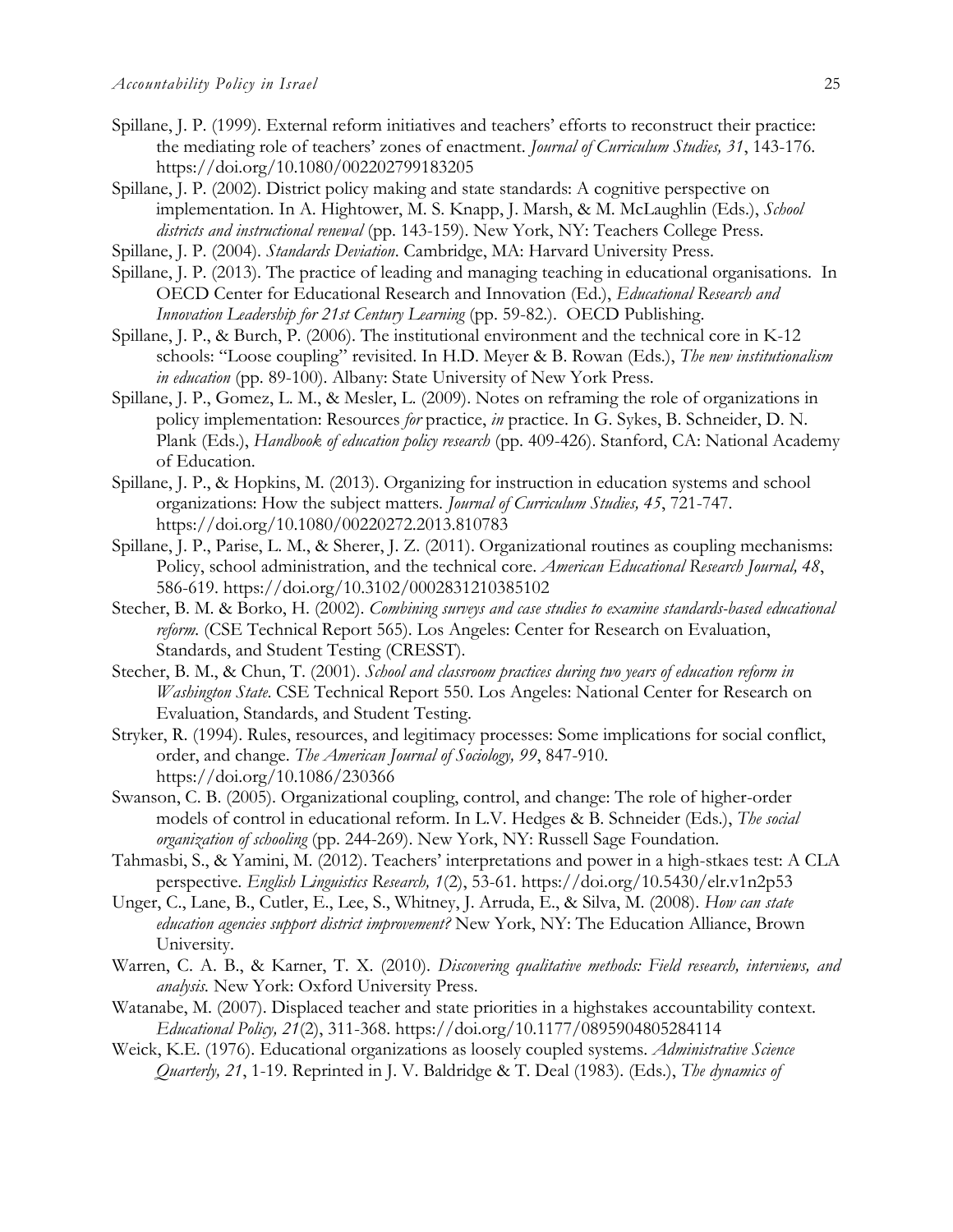*organizational change in education* (pp. 15-37). Berkeley, CA: McCutchon. https://doi.org/10.2307/2391875

- Weick, K. E. (1982). Management of organizational change among loosely coupled systems. In P. Goodman (Ed.), *Change in organizations: New perspectives in theory, research, and practice* (pp. 375- 408). San Francisco, CA: Jossey-Bass.
- Weiss, C. (1990). Policy research: Data, ideas or arguments? In P. Wagner, C. Weiss, C., Wittrock, & H. Wollmann (Eds.), *Social sciences and modern states* (pp. 307-332). Cambridge: Cambridge University Press.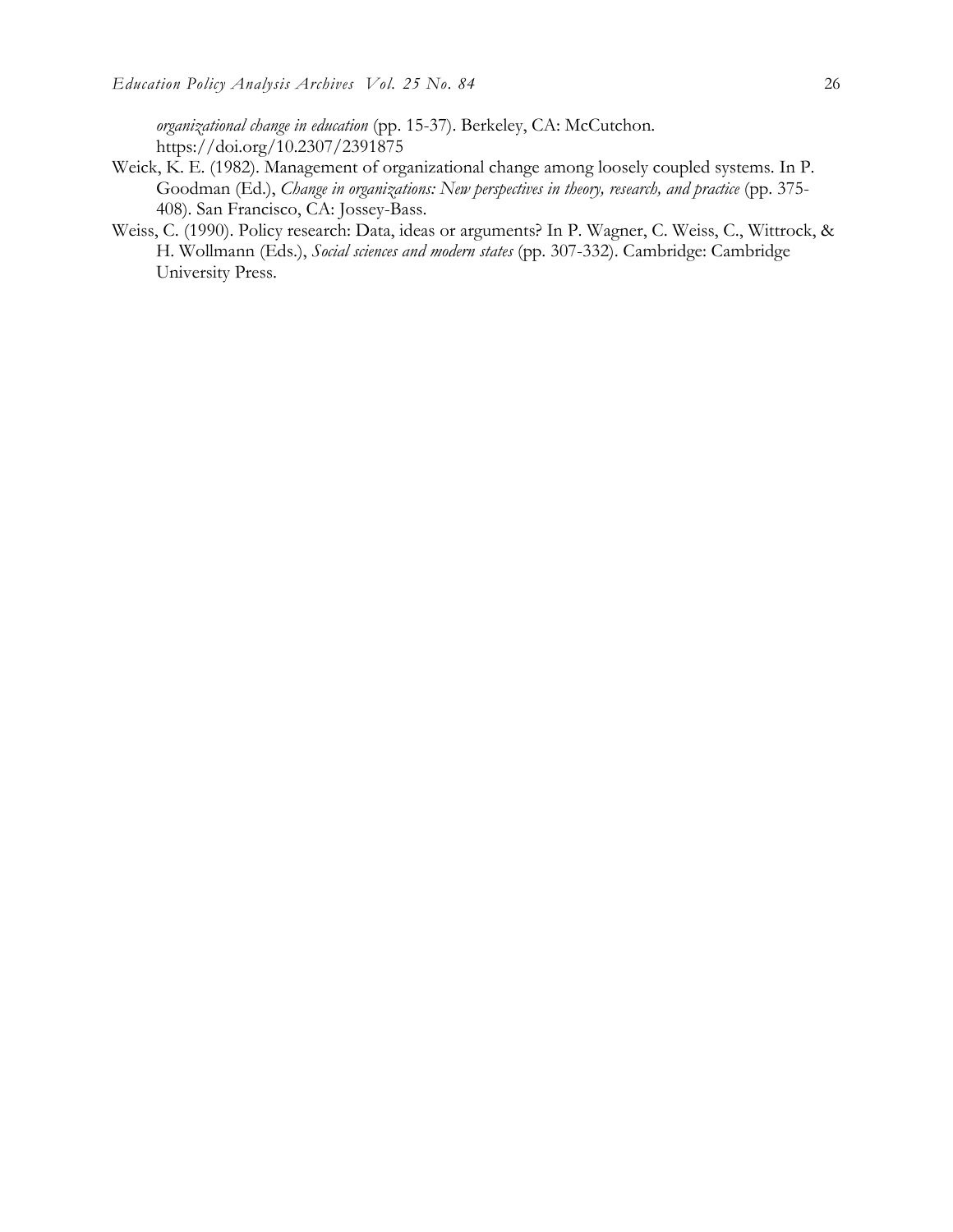## **About the Authors**

**Lisa Amdur**

Tel Aviv University [lisaamdu@post.tau.ac.il](mailto:lisaamdu@post.tau.ac.il)

Lisa Amdur teaches at the Division of Foreign Languages at Tel Aviv University and in the MA TESOL program of TAU International. She also works at the TAU Center for Language Excellence that provides individual language support to students and faculty.

## **Irit Mero-Jaffe**

Beit Berl Academic College

[iritmero@beitberl.ac.il](mailto:iritmero@beitberl.ac.il)

Irit Mero-Jaffe is a lecturer at Beit-Berl Academic College. She is also a staff member at the Center for Educational and Social Research at the Beit Berl Academic College within which she executes evaluation studies.

# education policy analysis archives

Volume 25 Number 84 August 14, 2017 ISSN 1068-2341

## ര

SOME RIGHTS RESERVED Readers are free to copy, display, and distribute this article, as long as the work is attributed to the author(s) and **Education Policy Analysis Archives,** it is distributed for noncommercial purposes only, and no alteration or transformation is made in the work. More details of this Creative Commons license are available at

http://creativecommons.org/licenses/by-nc-sa/3.0/. All other uses must be approved by the author(s) or **EPAA**. **EPAA** is published by the Mary Lou Fulton Institute and Graduate School of Education at Arizona State University Articles are indexed in CIRC (Clasificación Integrada de Revistas Científicas, Spain), DIALNET (Spain), [Directory of Open Access Journals,](http://www.doaj.org/) EBSCO Education Research Complete, ERIC, Education Full Text (H.W. Wilson), QUALIS A1 (Brazil), SCImago Journal Rank; SCOPUS, SOCOLAR (China).

Please send errata notes to Audrey Amrein-Beardsley at [audrey.beardsley@asu.edu](mailto:audrey.beardsley@asu.edu)

**Join EPAA's Facebook community** at<https://www.facebook.com/EPAAAAPE> and **Twitter feed** @epaa\_aape.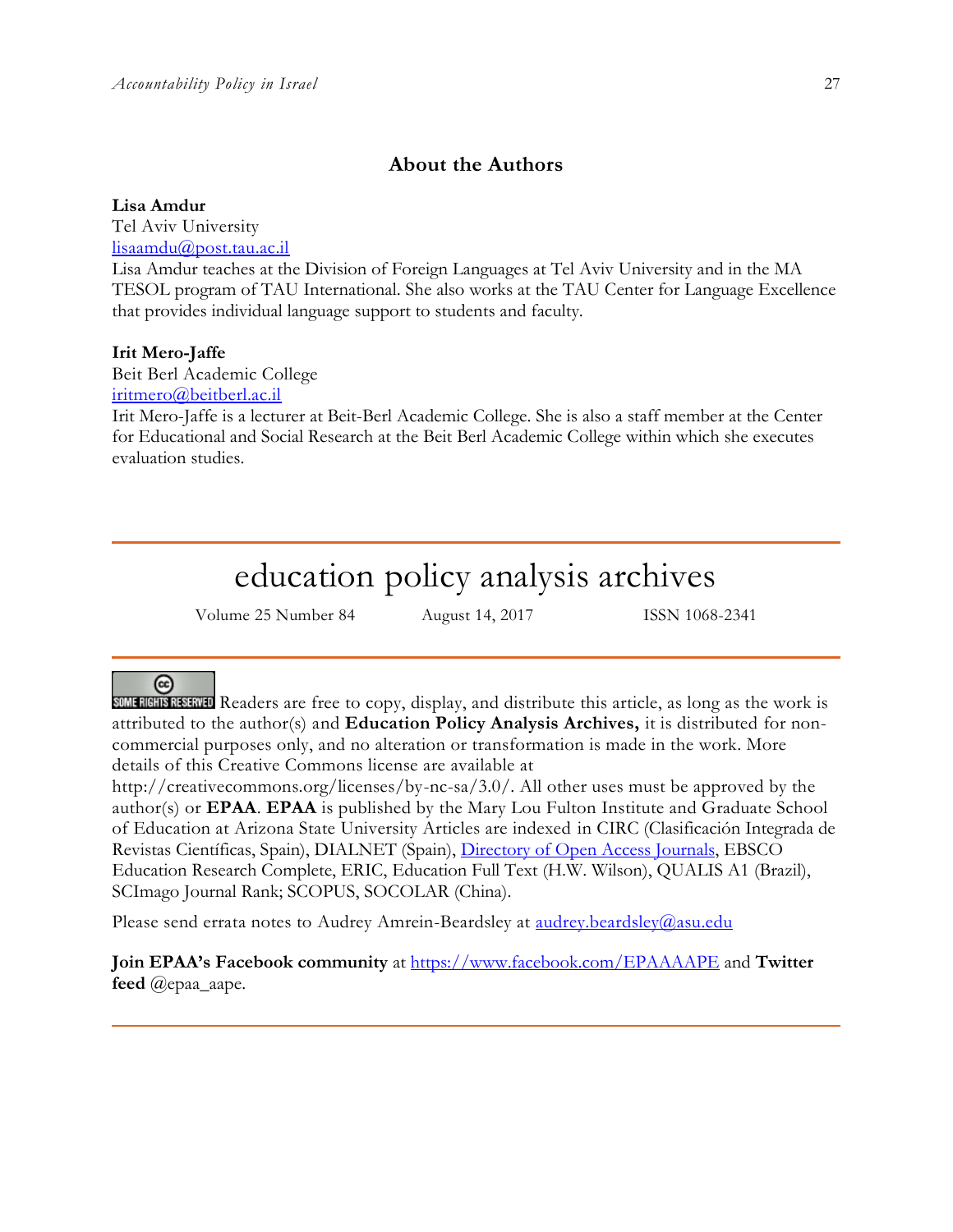# education policy analysis archives editorial board

Lead Editor: **Audrey Amrein-Beardsley** (Arizona State University) Editor Consultor: **Gustavo E. Fischman** (Arizona State University) Associate Editors: **David Carlson, Lauren Harris**, **Margarita Jimenez-Silva, Eugene Judson**, **Mirka Koro-Ljungberg, Scott Marley, Jeanne M. Powers, Iveta Silova, Maria Teresa Tatto** (Arizona State University)

**Cristina Alfaro** San Diego State University

**Gary Anderson** New York University

**Michael W. Apple** University of Wisconsin, Madison **Jeff Bale** OISE, University of Toronto, Canada

**David C. Berliner** Arizona State University

**Casey Cobb** University of **Connecticut** 

**Arnold Danzig** San Jose State University

**Linda Darling-Hammond**  Stanford University

**Elizabeth H. DeBray** University of Georgia

**Chad d'Entremont** Rennie Center for Education Research & Policy

**John Diamond** University of Wisconsin, Madison

**Matthew Di Carlo** Albert Shanker Institute

**Michael J. Dumas** University of California, Berkeley

**Kathy Escamilla** University of Colorado, Boulder

**Melissa Lynn Freeman** Adams State College

**Rachael Gabriel** University of Connecticut

**Amy Garrett Dikkers** University of North Carolina, Wilmington

**Gene V Glass** Arizona State University

**Ronald Glass** University of California, Santa Cruz

**Jacob P. K. Gross** University of Louisville

**Julian Vasquez Heilig** California State University, Sacramento **Aaron Bevanot** SUNY Albany **Kimberly Kappler Hewitt** University of North Carolina Greensboro

**Aimee Howley** Ohio University **Noah Sobe** Loyola University

**Henry Braun** Boston College **Steve Klees** University of Maryland **Nelly P. Stromquist** University of

**Jaekyung Lee S**UNY Buffalo

**Jessica Nina Lester** Indiana University

**Amanda E. Lewis** University of Illinois, Chicago

**Chad R. Lochmiller** Indiana University

**Christopher Lubienski** University of Illinois, Urbana-Champaign

**Sarah Lubienski** University of Illinois, Urbana-Champaign

**William J. Mathis** University of Colorado, Boulder

**Michele S. Moses** University of Colorado, Boulder

**Julianne Moss** Deakin University, Australia

**Sharon Nichols** University of Texas, San Antonio

**Eric Parsons** University of Missouri-Columbia

**Susan L. Robertson** Bristol University, UK

**Gloria M. Rodriguez** University of California, Davis **R. Anthony Rolle** University of Houston

**A. G. Rud** Washington State University

**Eric M. Haas** WestEd **Patricia Sánchez** University of University of Texas, San Antonio **Janelle Scott** University of California, Berkeley

> **Jack Schneider** College of the Holy Cross

Maryland

**Benjamin Superfine** University of Illinois, Chicago

**Sherman Dorn** Arizona State University

**Adai Tefera** Virginia Commonwealth University

**Tina Trujillo** University of California, Berkeley

**Federico R. Waitoller** University of Illinois, Chicago

**Larisa Warhol** University of Connecticut

**John Weathers** University of Colorado, Colorado Springs

**Kevin Welner** University of Colorado, Boulder

**Terrence G. Wiley** Center for Applied Linguistics

**John Willinsky**  Stanford University

**Jennifer R. Wolgemuth** University of South Florida

**Kyo Yamashiro** Claremont Graduate University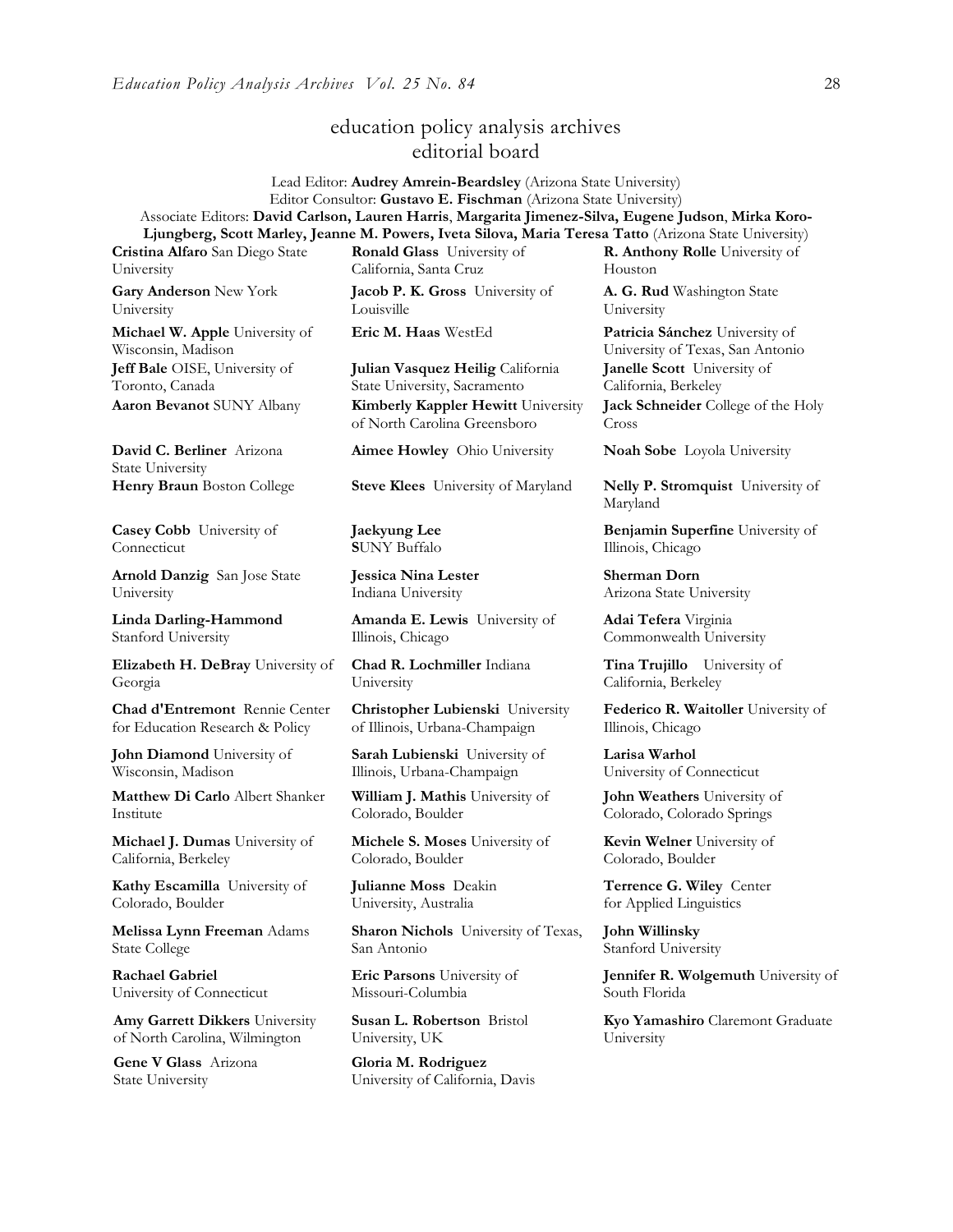# archivos analíticos de políticas educativas consejo editorial

Editor Consultor: **Gustavo E. Fischman** (Arizona State University) Editores Asociados: **Armando Alcántara Santuario** (Universidad Nacional Autónoma de México), **Jason Beech** (Universidad de San Andrés), **Ezequiel Gomez Caride** (Pontificia Universidad Católica Argentina), **Antonio Luzon** (Universidad de Granada), **Angelica Buendia** (Metropolitan Autonomous University), **José Luis Ramírez** (Universidad de Sonora)

**Claudio Almonacid** Universidad Metropolitana de Ciencias de la Educación, Chile

**Miguel Ángel Arias Ortega**  Universidad Autónoma de la Ciudad de México **Xavier Besalú Costa**  Universitat de Girona, España

**[Xavier Bonal](javascript:openRTWindow() Sarro** Universidad Autónoma de Barcelona, España

**[Antonio Bolívar](javascript:openRTWindow() Boitia** Universidad de Granada, España

**[José Joaquín Brunner](javascript:openRTWindow()** Universidad Diego Portales, Chile

**[Damián Canales Sánchez](javascript:openRTWindow()** Instituto Nacional para la Evaluación de la Educación, México

**Gabriela de la Cruz Flores** Universidad Nacional Autónoma de México **[Marco Antonio Delgado Fuentes](javascript:openRTWindow()** Universidad Iberoamericana, México

**[Inés Dussel](javascript:openRTWindow()**, DIE-CINVESTAV, México

**[Pedro Flores Crespo](javascript:openRTWindow()** Universidad Iberoamericana, México

**Ana María García de Fanelli**  Centro de Estudios de Estado y Sociedad (CEDES) CONICET, Argentina **Juan Carlos González Faraco**  Universidad de Huelva, España

**María Clemente Linuesa**  Universidad de Salamanca, España

**Jaume Martínez Bonafé** Universitat de València, España

**Alejandro Márquez Jiménez**  Instituto de Investigaciones sobre la Universidad y la Educación, UNAM, México

**María Guadalupe Olivier Tellez**, Universidad Pedagógica Nacional, México

**[Miguel Pereyra](javascript:openRTWindow()** Universidad de Granada, España

**[Mónica Pini](javascript:openRTWindow()** Universidad Nacional de San Martín, Argentina

**Omar Orlando Pulido Chaves** Instituto para la Investigación Educativa y el Desarrollo Pedagógico (IDEP) **[Paula Razquin](javascript:openRTWindow()** Universidad de San Andrés, Argentina

**José Ignacio Rivas Flores** Universidad de Málaga, España **[Miriam Rodríguez Vargas](javascript:openRTWindow()** Universidad Autónoma de Tamaulipas, México

**José Gregorio Rodríguez**  Universidad Nacional de Colombia, Colombia **[Mario Rueda Beltrán](javascript:openRTWindow()** Instituto de Investigaciones sobre la Universidad y la Educación, UNAM, México **José Luis San Fabián Maroto**  Universidad de Oviedo, España

**[Jurjo Torres Santomé](javascript:openRTWindow()**, Universidad de la Coruña, España

**[Yengny Marisol Silva Laya](javascript:openRTWindow()** Universidad Iberoamericana, México

**Ernesto Treviño Ronzón** Universidad Veracruzana, México

**[Ernesto Treviño](javascript:openRTWindow() Villarreal** Universidad Diego Portales Santiago, Chile

**[Antoni Verger Planells](javascript:openRTWindow()** Universidad Autónoma de Barcelona, España

**[Catalina Wainerman](javascript:openRTWindow()** Universidad de San Andrés, Argentina